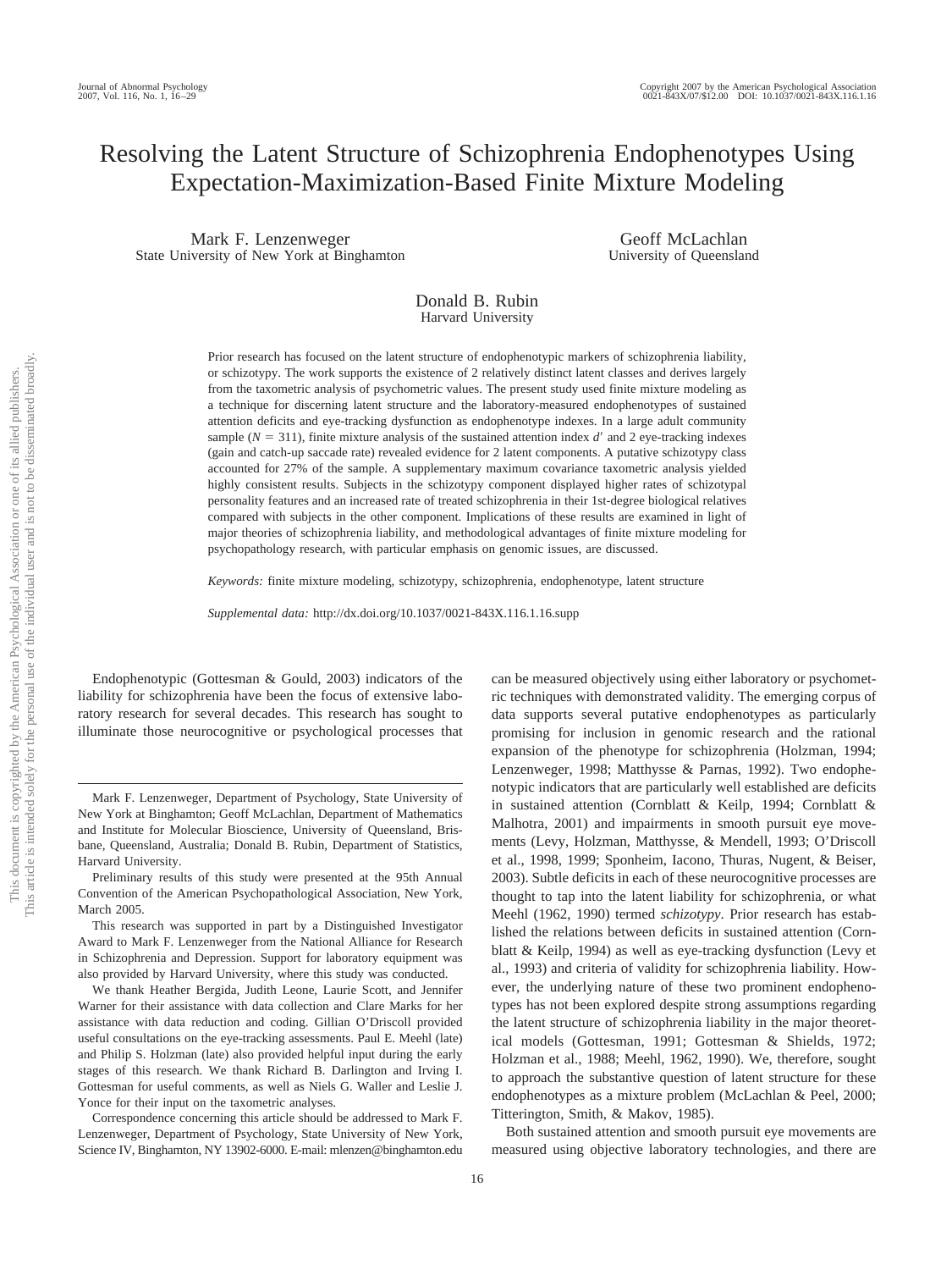considerable methodological benefits in using such laboratorybased measures to tap endophenotypes (Gottesman & Gould, 2003). Many of these benefits accrue from the incorporation of the methods of the experimental psychology laboratory into studies designed to uncover disturbances in basic psychological processes in psychopathology (Lenzenweger & Hooley, 2003; Maher, 1966, 2003), and the scientific yield from the use of such methods in schizophrenia research has been considerable (Lenzenweger & Dworkin, 1998; Lenzenweger & Hooley, 2003). There are two major advantages to the use of endophenotypes that are assessed with objective laboratory methods. First, there is the increase in measurement precision that comes with quantitative laboratory measures that exceeds what is obtainable with rating scales. The net effect of such precision is to reduce noise in the dependent variables and thereby increase measured effect sizes. Second, endophenotypes assessed with objective laboratory measures are not subject to various measurement artifacts such as rater bias, halo effects, and response biases (e.g., social desirability effects, dissimulation tendencies). The adverse and potentially misleading impact of such artifacts (e.g., rater effects) in psychological data that are, for example, subjected to latent structure analyses has been demonstrated by Beauchaine and Waters (2003).

Given the benefits of objective measurement and assuming deficits in sustained attention and smooth pursuit eye movements are valid endophenotypes for schizotypy, then two questions arise. The first concerns the nature of the latent structure of such continuous performance metrics, and the other, necessarily, concerns methods for the exploration of that latent structure. Several prominent models of the genetic diathesis for schizophrenia make strong assumptions regarding the nature of the structure of schizophrenia liability. Meehl (1962, 1990) argued for a "mixed model" in which the presence of a single major locus for schizophrenia operates a background of polygenic effects. For Meehl, all persons can be classified into either a schizotypy (i.e., potentially schizophrenia prone) taxon (natural subgroup) or a nonschizotypy complement. Holzman and colleagues posited the presence of a *latent trait* that was indicative of either schizophrenia or eye-tracking dysfunction in an autosomal dominant gene model that assumed pleiotropy (Holzman et al., 1988). The Holzman–Matthysse model, as well, suggests that one is either at risk for schizophrenia by virtue of possessing a schizophrenia-specific "latent trait" or not at risk (i.e., the latent trait is absent). Finally, Gottesman (1991; Gottesman & Shields, 1972) proposed a multifactorial polygenic threshold model that contained a pronounced *threshold* effect in an underlying continuum of schizophrenia liability. Thus, for Gottesman (1991), despite a quantitative conceptualization of latent liability for schizophrenia, the threshold (much like a step function or inflection on a steep ogive) demarcates those at risk for schizotypic pathology (including schizophrenia) versus those not at risk.

What is common to all of these models is the proposition that the latent liability for schizophrenia is most likely distributed in a discontinuous (or quasi-discontinuous) manner, such that one either is at risk for the disease or is not. Given these substantive assumptions and the endophenotype framework, it then follows that the indicator space defined by an array of data gleaned from laboratory measures of schizophrenia liability should consist of at least two classes of persons: those carrying the liability and those not carrying it. Indeed, contemporary genetic investigations suggest the presence or absence of specific risk-conferring alleles for schizophrenia (e.g., catechol-*O*-methyltransferase [COMT] val/val genotype; Egan et al., 2001; Law et al., 2006; see also Harrison & Owen, 2003).

The second question concerns the manner for investigating the latent structure of an array of continuous (quantitative) data that emerges from laboratory measures that tap putative endophenotypes. The problem concerns the statistical resolution of latent structure such that the presence of meaningful classes, natural subgroups, or taxa can be detected. Prior research conducted using taxometric methods (Waller & Meehl, 1998) applied to values obtained from psychometric measures of schizotypy has supported the existence of a latent class of individuals demarcated from other individuals (i.e., two latent classes; Korfine & Lenzenweger, 1995; Lenzenweger, 1999; Lenzenweger & Korfine, 1992). Such findings are consistent with the theoretical conjectures reviewed above. However, taxometric methods remain in the early stages of statistical development; moreover, they only enable an investigator to assess whether a dimension versus two classes are present (i.e., more than two classes cannot be resolved). A viable alternative methodological approach to the resolution of latent structure that is statistically well principled and in advanced development can be found in *finite mixture modeling* (McLachlan & Peel, 2000; Titterington et al., 1985). Finite mixture modeling has grown in application in recent years owing to the fact that statistical basis for the approach was made more tractable with the introduction of the expectation-maximization (EM) algorithm (Dempster, Laird, & Rubin, 1977). Despite its utility and potential (cf. Gibbons et al., 1984), mixture modeling has seen only modest application in psychopathology research, and frequently such admixture analyses have focused on just one index of interest (i.e., univariate mixture analysis), for example, psychosis proneness (Lenzenweger & Moldin, 1990), ventricular size (Daniel, Goldberg, Gibbons, & Weinberger, 1991), age at admission (Welham, McLachlan, Davies, & McGrath, 2000), and eye movements (Ross et al., 2002). Mixture modeling has been used to parse the dynamic processes involved in smooth pursuit eye movements in schizophrenia using reaction times (Belin & Rubin, 1995; Matthysse, Levy, Wu, Rubin, & Holzman, 1999; Rubin & Wu, 1997). Mixture model-based methods are also emerging that allow one to estimate latent growth trajectory classes in developmental/longitudinal data and to explore associations with both predictor and outcome variables (e.g., Nagin, 1999; see also Bauer & Curran, 2003). However, multivariate finite mixture modeling, in which three or more variables of interest are modeled simultaneously, has gone essentially unused in psychopathology research. There have been two recent applications of multivariate normal mixture analysis: one focused on psychiatric ratings of schizotypal personality disorder (Fossati et al., 2005) and the other used a mixture modeling approach to model heterogeneity in laboratory data (Lenzenweger, Jensen, & Rubin, 2003).

The manner in which finite mixture modeling is similar to or different from other latent structure analysis techniques is likely to be of interest to psychopathology researchers. Given the emerging popularity of taxometric (Lenzenweger, 2004; Meehl, 1995) analytic techniques in psychological science research as a technique for examining latent structure, we note here, briefly, some similarities and differences between taxometric and finite mixture modeling techniques. To begin, for the two-class situation, taxometric methods (like latent profile analysis) and finite mixture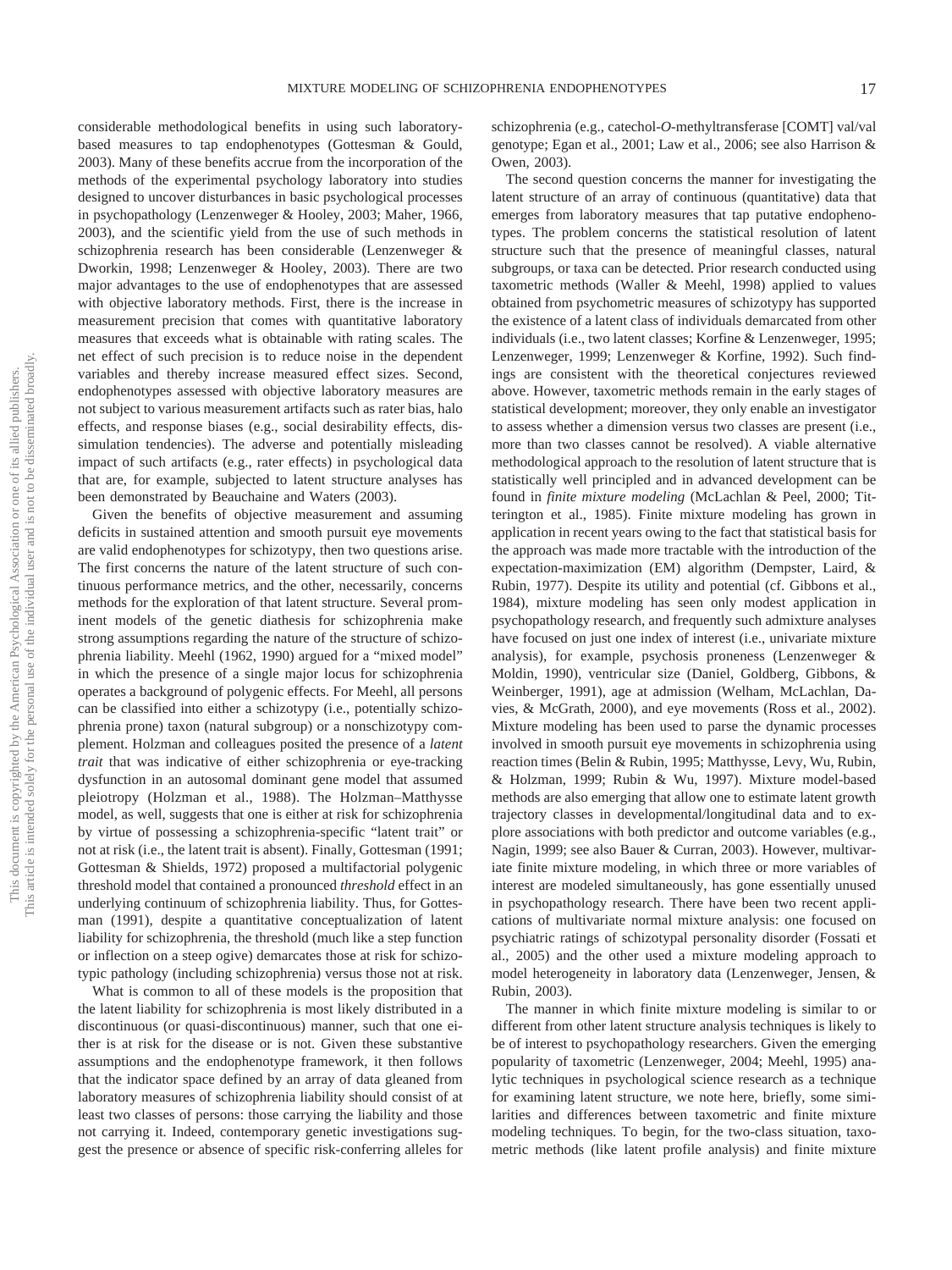modeling share a comparable analytic model (Bauer & Curran, 2004), but they are methods designed to answer different substantive questions. Taxometric methods (Meehl, 1995; Meehl & Yonce, 1996; Waller & Meehl, 1998) are typically used to determine whether or not a single quantitative dimension or a two-class qualitative latent structure best characterizes the structure underlying observed quantitative data. In contrast, finite mixture modeling is used to determine how many latent normal components best characterize observed quantitative data (McLachlan & Peel, 2000; Titterington et al., 1985). Important differences between the two families of methods are worth noting. Taxometric methods do not yield a data partition if there are no discrete groups embedded in a multivariate distribution, whereas finite mixture modeling yields partitions in the underlying data, and fit measures as well as comparison statistics (e.g., resampling-based likelihood ratio tests [LRTs]) are used to discern the number of latent components. Finite mixture modeling directly reproduces the covariance structure of the data, whereas taxometric methods do not. Furthermore, finite mixture modeling does not assume local independence of indicators within groups but does explicitly assume normality within groups, an assumption that is used in the estimation of model parameters. Taxometric methods do assume local independence of indicators within groups, and the methods do not explicitly assume multivariate normality, even though the latter typically receives little attention in applications. Finally, as presently developed, taxometric methods are really only capable of detecting two latent classes if they exist, whereas finite mixture modeling can detect any number of latent components (i.e., one, two, three, or more). Beauchaine (2003) provided additional useful discussion of the differences between these two families of statistical methods.

One might also ponder a comparison of a popular cluster analysis method, K-means clustering, and finite mixture modeling.<sup>1</sup> The use of K-means clustering is essentially equivalent to fitting mixtures of normal distributions using method-of-moments arguments with a common spherical covariance matrix. That is, it produces spherical clusters of common size. But often in practice the clusters are elliptical in shape and may have different scales or orientations. The latter clusters are allowed under a normal mixture model with component distributions having unrestricted covariance matrices. With the normal mixture model, the clusters are invariant under change in location, scale, and rotation, of which the first two (i.e., invariance under location and scale) are highly desirable. Hierarchical agglomerative methods are considerably dependent on the metric adopted. A further advantage of finite mixture modeling over K-means and hierarchical clustering methods is that it provides a statistical framework (i.e., a likelihood) to evaluate how many clusters there are in the data. Although regularity conditions do not hold for the LRT statistic for tests on the number of components to have its usual null distribution of chisquares in finite normal mixture models, it can be bootstrapped to provide *p* values. Also, there is much empirical evidence to suggest that the Bayesian information criterion (BIC) provides a good guide as to the number of components in a normal mixture modeling approach (McLachlan & Peel, 2000). In addition to the bootstrapped LRT and BIC approach, there is also the method of posterior predictive checks and *p* values, which does not rely on asymptotic approximations, for assessing model fit (Gelman, Carlin, Stern, & Rubin, 2003; Gelman, Meng, & Stern, 1996; Rubin, 1984). This approach, however, is computationally intensive but may be more appropriate in certain circumstances.

Our study, therefore, had two primary goals. First, it sought to advance our knowledge of the latent structure of laboratoryassessed endophenotypic measures of schizophrenia liability that were not psychometric in nature. Second, it approached the current theoretical question as a mixture problem and applied finite mixture modeling to investigate it. The present study, therefore, sought to examine the underlying structure of sustained attention and smooth pursuit eye movement performance measures in a large, relatively unselected adult community sample, with no prior history of psychosis, using finite mixture modeling applied to multiple measures simultaneously. We emphasize that the use of quantitative measures of attention and eye-tracking performance, which have ratio scaling characteristics, allows one to use data that circumvent the difficulties associated with "rating" (as opposed to "count") data as well as other potential artifacts (e.g., item difficulty levels in psychometric measures; cf. Coleman et al., 2002; Cook et al., 2002). In short, we address substantive issues related to the latent structure of schizophrenia liability and provide an illustration of the application of a statistical approach that should prove useful in psychopathology research.

# Method

# *Subjects*

This study was conducted at Harvard University (Cambridge, MA). A total of 311 individuals were enrolled from multiple communities in eastern Massachusetts. Subjects were recruited with posted flyers in public places and by advertisements in community newspapers. The content of the flyers neutrally described a generic psychological study that involved the completion of questionnaires as well as various other psychological tasks. The flyer content in no way addressed schizophrenia, schizotypy, or behavioral features associated with psychopathology. The goal of the recruitment flyers was to solicit a broad range of individuals from the general adult community population interested in completing the study. Potential subjects were screened via phone by trained research assistants for information regarding their age (limited to 18 – 45 years to avoid age-related artifacts in tracking performance), current illicit drug use (e.g., barbiturates, crack, heroin, and others) and alcohol use/abuse history, history of psychotic illness, antipsychotic medication use (e.g., haloperidol, chlorpromazine, fluphenazine, risperidone, clozapine), antimania medication use (e.g., lithium), and head injury associated with loss of consciousness. Research assistants inquired about all of these exclusionary criteria in a systematic fashion using a structured schedule developed for this study. Antipsychotic medication use, antimania (lithium) medication use, and use of barbiturates were used as exclusion criteria as they suggested the presence of a possible psychotic illness or represented substances known to erode eye-tracking performance (potentially yielding false-positive deviance on the eye-tracking measures). Any subject with a definite or equivocal history for one of the exclusion signs was not considered further. Eligible study subjects entered the protocol and were screened again for any evidence of prior psychosis. Potential study subjects were not excluded from possible participation on the basis of family history of psychosis, as this would serve to artifactually diminish unexpressed schizophrenia liability in the sample.

Features of the resulting study sample largely resemble those of the general population included in the Boston–Lawrence metropolitan statis-

<sup>&</sup>lt;sup>1</sup> We note that taxometric analysis and K-means clustering have been compared expertly by Beauchaine and Beauchaine (2002).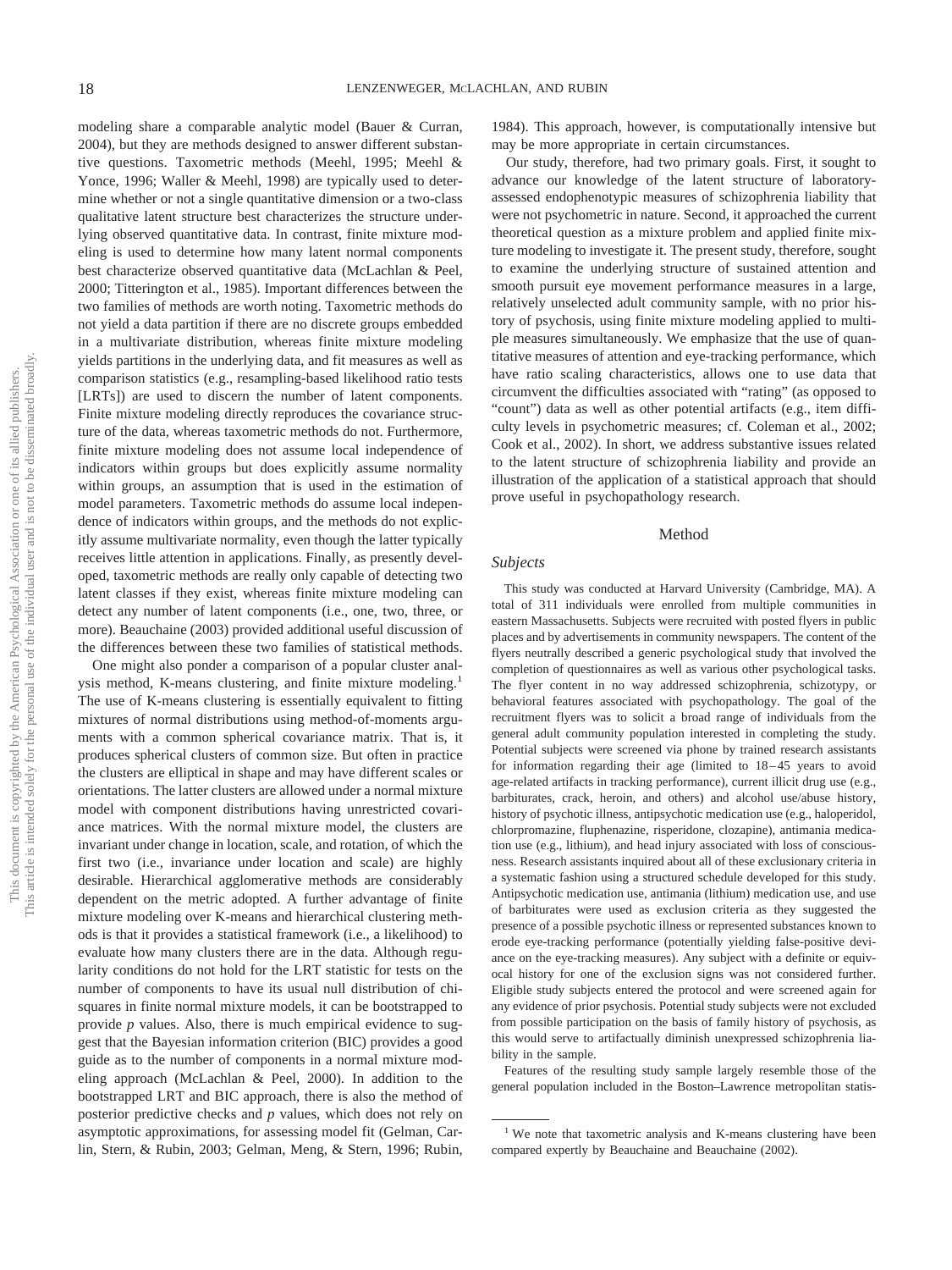tical area as described in the 1990 United States census data, which was used to guide sample recruitment consistent with the time this study was conducted (i.e., 1999 through early 2001). One exception to this is that women were somewhat overrepresented, possibly because of their tendency to volunteer for research at a higher rate than men (e.g., Beer, 1986; Miller, Kobayashi, Caldwell, Thurston, & Collett, 2002; Senn & Desmarais, 2001).

Subjects were instructed to avoid any alcohol use for 24 hr before their testing session because alcohol can degrade smooth pursuit eye movement (Levy, Lipton, & Holzman, 1981) and sustained attention (Dougherty et al., 1999) performance. Subjects had the study procedures explained to them, and then they read and signed an informed-consent form. They were then administered a breathalyzer test with the Alco-Sensor IV (Intoximeters, St. Louis, MO) instrument to ensure that there was no prior alcohol ingestion. All of the subjects were screened for any prior history of psychosis (schizophrenia, schizophreniform illness, bipolar disorder, unipolar depression with psychosis) by using an established computerized screening instrument (see below). Subjects were individually tested on the eye movement and sustained attention tasks, and afterward they completed a psychometric measure of schizotypal personality disorder features. Subjects' eye movement performance, sustained attention performance, and schizotypal feature information remained unknown throughout the data collection and data reduction. Subjects received an honorarium of \$50.

#### *Clinical Measures*

*Schizotypal Personality Questionnaire.* The Schizotypal Personality Questionnaire (SPQ; Raine, 1991) is a 74-item true/false self-report questionnaire that assesses cognitive, perceptual, affective, and interpersonal features consistent with the symptoms for *Diagnostic and Statistical Manual of Mental Disorders* (3rd ed., rev.; *DSM–III–R;* American Psychiatric Association, 1987) schizotypal personality disorder. It generates nine separate dimensional scores, one for each of the nine *DSM–III–R* schizotypal personality disorder criteria. These separate dimensions are combined to create three factors that correspond conceptually to the well-known reality distortion, disorganization, and negative symptom components in schizophrenia (Lenzenweger & Dworkin, 1996).<sup>2</sup> Internal consistency for total SPQ scores is .91, subscale alpha values have a mean of .74, and test–retest reliability is high  $(r = .82;$  Raine, 1991). Deviance on the SPQ has been shown to identify schizotypal personality disorder (Kremen, Faraone, Toomey, Seidman, & Tsuang, 1998).

*Diagnostic Interview Schedule Screening Interview (DISSI).* The DISSI (Robins, Helzer, Croughan, & Ratcliffe, 1981) is a computerized, self-administered assessment Axis I disorder screener. The DISSI possesses good to excellent sensitivity and specificity rates for the detection of schizophrenia/schizophreniform illness, mania, and depression/dysthymia (Bucholz et al., 1991). No subject was psychotic at the time of testing, and no subject was classified as having a definite psychotic disorder.

# *Sustained Attention Measurement and Analysis*

Sustained attention was measured using the Continuous Performance Test—Identical Pairs Version (CPT–IP) developed by Cornblatt and colleagues (Cornblatt, Lenzenweger, & Erlenmeyer-Kimling, 1989; Cornblatt, Risch, Faris, Friedman, & Erlenmeyer-Kimling, 1988). The CPT–IP is a high momentary processing load, low a priori signal probability attention task that taps effortful or controlled information processing (see Parasuraman, 1984; Parasuraman, Warm, & See, 1988) and is described elsewhere in great technical detail (Cornblatt et al., 1988, 1989; Lenzenweger, 2001; Lenzenweger, Cornblatt, & Putnick, 1991). Prior research has not found a ceiling effect for the CPT–IP when used with relatively high-functioning normal control subjects (Cornblatt et al., 1988, 1989; Lenzenweger, 2001; Lenzenweger et al., 1991). This study used a 300-trial CPT–IP administration presenting only four-digit numeric stimuli (Bergida & Lenzenweger, 2006).

CPT–IP performance has been typically analyzed by using the methodology of signal detection theory (Green & Swets, 1966; Macmillan & Creelman, 1991). The *d'* index, which measures discriminability, and the  $ln\beta$  index, which measures response bias or decision criterion, were computed with the hit rate and false-alarm (commission error) rate data. These indexes provide a measure of overall performance accuracy on the CPT–IP, and this focus on an overall level of performance on the CPT–IP (i.e., overall signal-noise discrimination) is consistent with the existing schizophrenia research literature on sustained attention (Nuechterlein et al., 1998) as well as with Parasuraman's (1984, p. 63) distinction between level of performance and vigilance decrement on a sustained attention task. Thus, each subject received two CPT performance scores,  $d'$  and  $ln\beta$ , and only the *d'* score was used in this mixture analysis as it is argued to represent the endophenotype for schizophrenia liability (e.g., Cornblatt & Keilp, 1994).

#### *Eye Movement Recording and Analysis*

Oculomotor data were collected in a darkened room with subjects seated 57 cm from a 17-in. computer monitor (Model PS775 Professional Series, Viewsonic, Walnut, CA) running at 135 Hz. A 250-Hz infrared videobased pupil tracker (Eyelink, SR Research, Mississauga, Ontario, Canada) was used to record the movements of the subject's dominant eye. This system has a spatial resolution of about 0.25°. Before testing, subjects completed a three-point calibration across 24° of visual angle. The system automatically computes a drift correction prior to the start of each trial.

The pursuit stimulus consisted of a  $0.5^{\circ} \times 0.5^{\circ}$  red square presented against a dark background. Subjects were asked to keep their gaze on the target as it moved horizontally at 0.4 Hz across 20° of visual angle with a sinusoidal velocity profile. At the center of the target an "X" changed to an "O" and back at random intervals, and subjects were asked to press a response button whenever they detected a change. Such manipulations are known to increase attention and improve pursuit equally in patients and controls (Sweeney, Haas, Li, & Weiden, 1994). Subjects first performed a 10-s practice trial, then three 30-s trials of pursuit during which they were required to monitor target changes during pursuit in two of the three trials (Trial 3 was a "no-monitoring" trial). As the gain indexes for Trials 1 and 2 were highly correlated with the gain index for Trial 3 (Trial  $1 \times$  Trial 3  $r = .70$ , Trial 2  $\times$  Trial 3  $r = .71$ , both  $ps < .0001$ ), the mean of these three trials was computed for subsequent analyses. Also, both the catch-up saccade rate indexes for Trials 1 and 2 were correlated with the catch-up saccade rate for Trial 3 (Trial 1  $\times$  Trial 3  $r = .84$ , Trial 2  $\times$  Trial 3  $r =$ .98, both  $ps < .0001$ ), and therefore the mean of these three trials was computed for subsequent analyses.

Eye movements were parsed quantitatively using a semiautomated custom analysis software package (Eyelink, SR Research, Mississauga, Ontario, Canada). Pursuit gain (eye velocity/target velocity) was the measure of the smooth component of the pursuit task. The calculation was based on the portion of the pursuit in a 651-ms window centered on the peak velocity in each half cycle (O'Driscoll et al., 1998). Saccades and blinks were excluded from the eye trace for gain analysis. The first half cycle of each trial was also excluded from the analyses along with the portion of pursuit 200 ms before and after each blink.

Saccades were identified in the same analysis window using criteria of peak velocity equal to or greater than 22°/s above the ongoing pursuit eye

<sup>&</sup>lt;sup>2</sup> For this study, the Reality Distortion factor contained odd beliefs/ magical thinking, unusual perceptual experiences, suspiciousness, and ideas of reference; the Disorganization factor contained odd behavior and odd speech; and the Negative factor contained constricted affect, social anxiety, and no close friends. The composition of the Disorganization factor here differs slightly from that described by Raine (1991) as it does not include suspiciousness, which loaded on both Positive Feature factors in Raine's study but was assigned to the Reality Distortion factor for this study.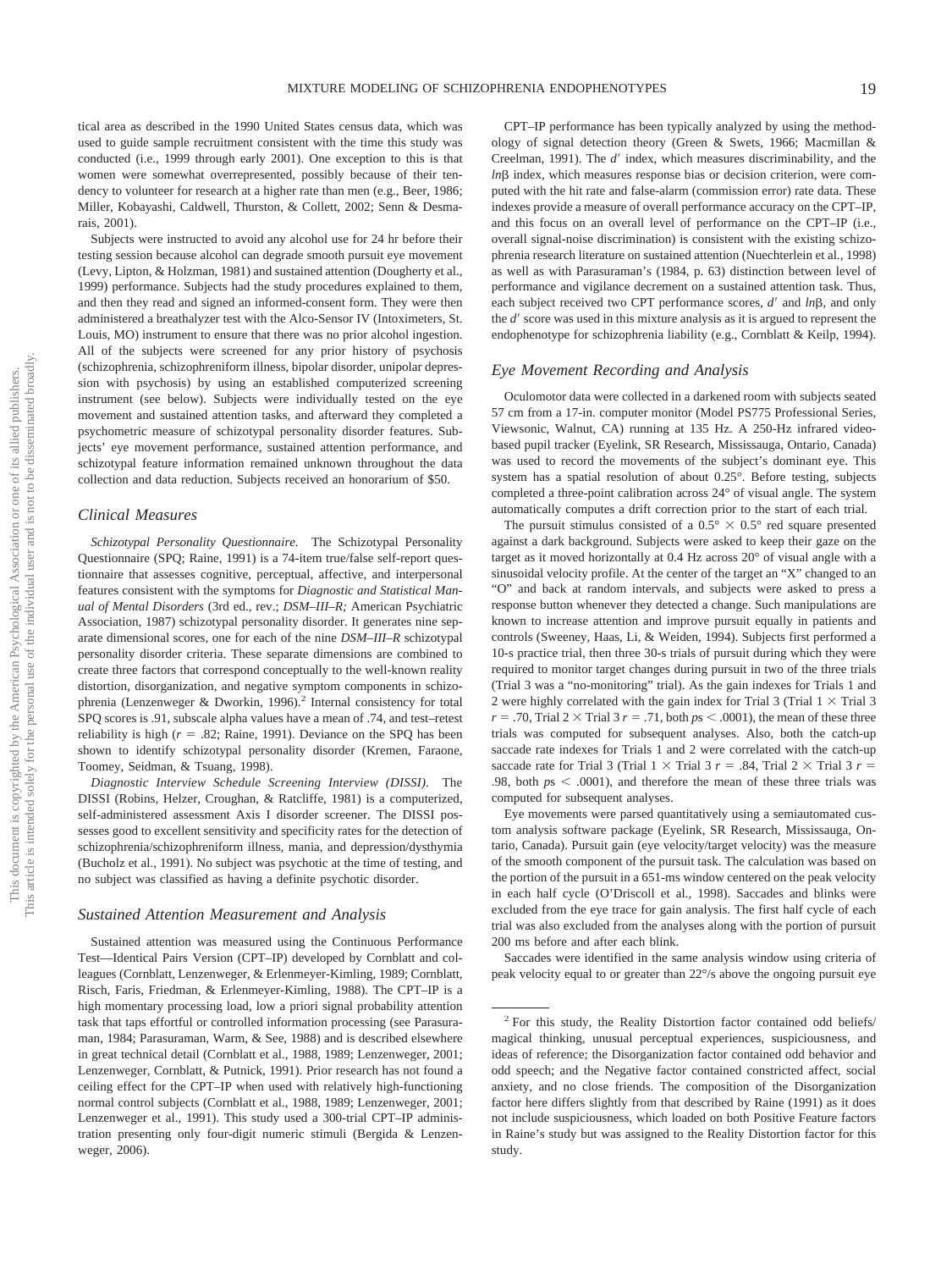This article is intended solely for the personal use of the individual user and is not to be disseminated broadly. This article is intended solely for the personal use of the individual user and is not to be disseminated broadly.This document is copyrighted by the American Psychological Association or one of its allied publishers. This document is copyrighted by the American Psychological Association or one of its allied publishers.

speed and average acceleration greater than  $3,500^{\circ}/s^2$ . The saccade variable of interest was the rate of catch-up saccades defined according to the criteria of Friedman, Jesberger, and Meltzer (1992). Number of catch-up saccades was divided by time in seconds minus the duration of any blinks or artifact.

# *Intellectual Functioning and Family History of Psychopathology*

General intellectual level was estimated using years of education and the Digit Symbol Substitution Test (DSST) from the Wechsler Adult Intelligence Scale—Revised (Wechsler, 1981). Years of education is highly correlated  $(r = .62)$  with estimated full scale IQ (Matarazzo & Herman, 1984). DSST scores correlate .57 with IQ in the general population (Wechsler, 1981).

Finally, for exploratory purposes, we used the family history method (Andreasen, Endicott, Spitzer, & Winokur, 1977) to collect information regarding presence of treated schizophrenia as well as other forms of treated psychopathology (i.e., depression, bipolar disorder, anxiety disorders, alcohol/drug abuse, obsessive– compulsive disorder, eating disorders, autism, attention deficit hyperactivity disorder) in the subjects' first-degree biological family members. Each subject completed a listing of each of his or her first-degree biological relatives. The subject then provided mental health information for each of these relatives to the best of his or her knowledge. Only cases of psychopathology in which treatment had been received were noted for the purposes of this exploratory analysis. Use of the treatment criterion ensured a higher threshold for evidence of familial psychopathology (see Andreasen et al., 1977; Lenzenweger & Loranger, 1989).

#### *Data Reduction and Statistical Analysis*

Six cases were dropped from the original sample of 311 because of failure to complete the CPT–IP properly. An additional 11 subjects were dropped from the sample because of technical difficulties during the eye-tracking measurements. The sample available for the mixture modeling was 294.

The three variables derived from the attention and eye-tracking laboratory measures for the finite mixture analysis were d', average gain, and average catch-up saccade rate. The *d'* and gain variables were scored so higher scores indicated worse performance. Each of these variables was then standardized (*z* scores) separately by sex, and the distribution of the *z* scores was examined for skewness. The  $d'$  and catch-up saccade rate variables were relatively normally distributed. The gain variable revealed some positive skew. Given that skewness can affect the results of mixture model analyses (extreme skewness can lead to overestimation of components; Gutierrez, Carroll, Wang, Lee, & Taylor, 1995; MacLean, Morton, Elston, & Yee, 1976; McLachlan & Peel, 2000), we sought to reduce the skewness for the gain variable by using a conventional transformation (natural log) as in prior studies (e.g., Matthysse et al., 1999; Rubin & Wu, 1997). Doing so helped to reduce skew in gain, thus making it more comparable with that observed for  $d'$  and catch-up saccade rate. We did not use an exceptionally severe transformation for the gain variable (e.g., an optimal Box-Cox transformation to reduce skew). Thus, we struck a balance with respect to how we handled skewness for the gain measure.

#### *Finite Mixture Modeling Analysis*

Finite mixture analysis (Dempster et al., 1977; McLachlan & Peel, 2000; Titterington et al., 1985) was conducted using the UNIX-based program EMMIX (Version 1.3; Peel & McLachlan, 1999), which utilizes the EM algorithm (Dempster, Laird, & Rubin, 1977). The statistical formalism underlying finite mixture modeling is given briefly in the online Technical Appendix. The goal of finite mixture analysis is to resolve the most likely

number of normal components underlying a multivariate array of continuous data. We evaluated the number of components underlying d', gain, and catch-up saccade rate and tested one, two, and three component models. Evaluation of model fit was done by comparisons of the bootstrapped likelihood ratio associated with each model (McLachlan & Peel, 2000). We also used the BIC (Schwarz, 1978) to assess fit.<sup>3</sup> The BIC takes the complexity of a model into account and penalizes models with a larger number of parameters. Smaller values of BIC indicate a better model fit. We used the bootstrapped LRTs as well as the BIC to assess fit because these two approaches have been shown to perform well across many simulated and empirical investigations (McLachlan & Peel, 2000). Finally, we note that a mixture of normal distributions does not necessarily have to reveal the latent mixture via bimodality or multimodality in the observed distribution (Beauchaine, 2003; Murphy, 1964), because even if an observed distribution is unimodal, it can harbor an underlying mixture of normals and therefore not reveal an obvious clue to the latent organization. Thus, use of finite mixture modeling provides important leverage on discerning the latent structure of data, especially when the observed data provide only subtle clues as to latent structure.

After resolving the number of components underlying the three variables with finite mixture modeling, we obtained posterior probabilities for component membership for each subject. These probabilities were then used to assign individuals on a case-by-case basis to the component in which they most likely belonged. The component membership was then used as a grouping variable in subsequent comparisons using other criteria of validity, such as schizotypal personality features (compared with *t* tests) and family history of treated schizophrenia and other psychopathology (proportions compared with continuity corrected chi-square test and Fisher's exact test). We used Cohen's *d* to determine effect sizes. We evaluated the normality of distributions by using the one-sample Kolmogorov–Smirnov *Z* test.

#### *Supplementary Maximum Covariance Taxometric Analysis*

Although the primary focus of the present study was on the application of finite mixture modeling for the illumination of the latent structure of these laboratory task performance data, we also conducted a supplementary taxometric analysis, using maximum covariance analysis (MAXCOV), of these same data.<sup>4</sup> This supplementary analysis was conducted to see whether a taxometric analysis also yielded evidence of a two-class latent structure for these data. The technique of MAXCOV is well known, and technical details can be found in Waller and Meehl (1998; see also Meehl, 1995; Meehl & Yonce, 1996). We used the R-code of Grove (2004) to conduct the MAXCOV analyses. The covariance curves generated by the MAXCOV analysis were examined for evidence of taxonicity, or the existence of a latent taxon (i.e., class).

#### Results

The descriptive demographic data for the sample  $(N = 294)$  are contained in Table 1. The sample was made up largely of Caucasian subjects (61% female) with an average age of about 30 years. The subjects had completed, on average, 16 years of education, and the mean IQ equivalent for the sample was 110.

<sup>&</sup>lt;sup>3</sup> As noted previously, an alternative, albeit more computationally intensive, approach to assessing model fit is the method of posterior predictive checks and *p* values developed by Rubin and colleagues (for technical discussions and illustrations, see Gelman et al., 1996; Gelman et al., 2003; Rubin, 1984). This approach does not rely on asymptotic approximations as other approaches do.

<sup>4</sup> The supplementary taxometric analysis was requested by a reviewer.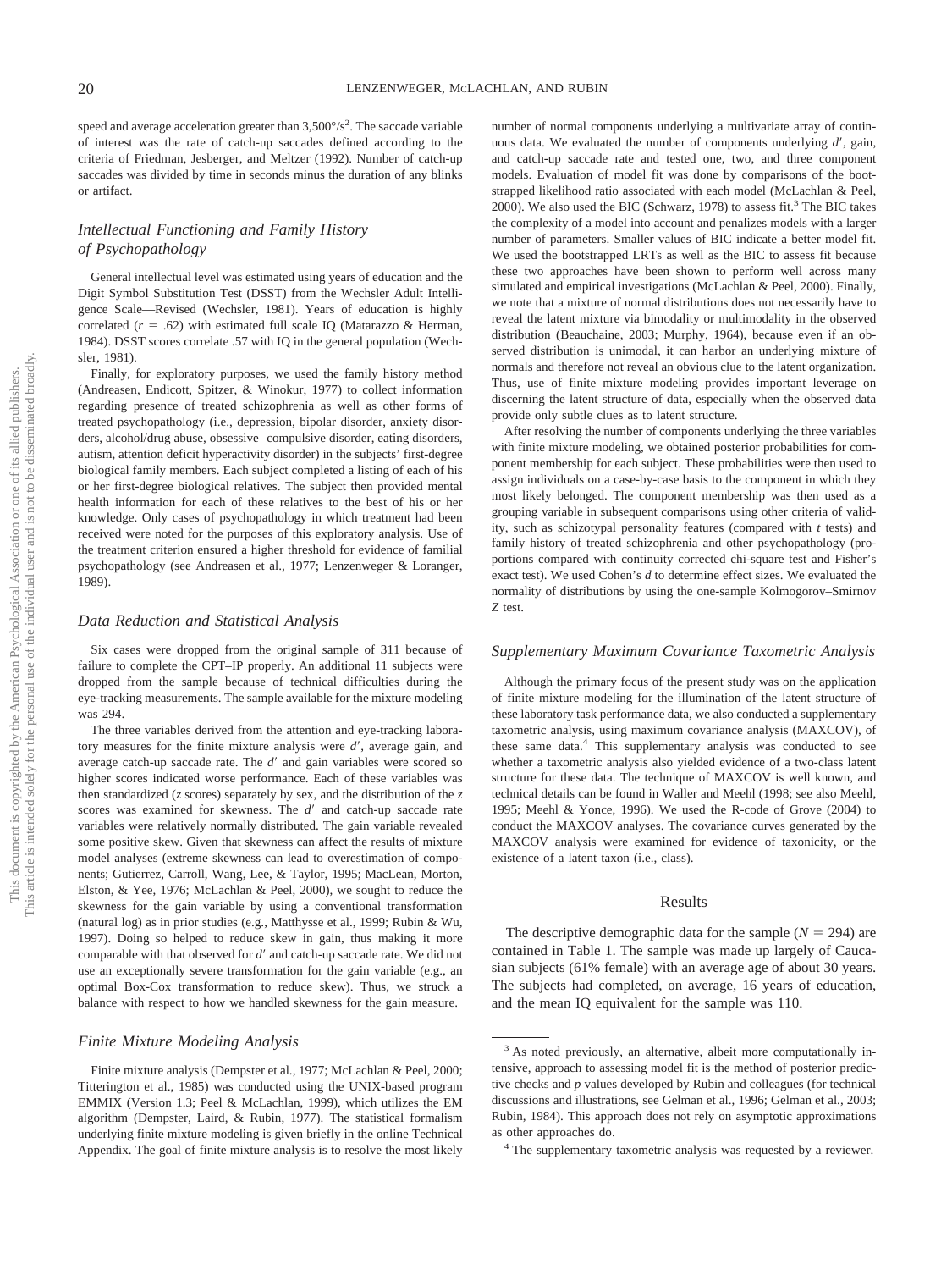Table 1 *Demographic Features of Sample (N = 294)* 

| $\%$ | M     | SD   |
|------|-------|------|
|      |       |      |
| 60.9 |       |      |
| 39.1 |       |      |
|      | 30.01 | 7.44 |
|      |       |      |
| 4.8  |       |      |
| 3.4  |       |      |
| 75.8 |       |      |
| 10.9 |       |      |
| 5.1  |       |      |
|      | 16.12 | 2.13 |
|      | 11.98 | 2.55 |
|      | 14.88 | 2.97 |
|      | 16.07 | 3.78 |
|      |       |      |

*Note.* DSST = Digit Symbol Substitution Test from the Wechsler Adult Intelligence Scale—Revised.

# *Finite Mixture Modeling Analysis*

The distributions for the three variables of interest  $(d', gain, and)$ catch-up saccade rate) are shown in Figure 1 (higher score values indicate worse performance). The EM-based finite mixture analyses were done for one, two, and three normal component models with unrestricted covariance matrices. The results for these model fits are contained in Table 2 based on 100 bootstrap replications. The analyses were also conducted for 200, 300, and 1,000 bootstrap replications, which yielded similar results across all estimations. The results contained in Table 2 indicate that a model consisting of two normal components provided the best fit to these data according to both the bootstrapped LRT and the BIC. Thus, it appears that two discernible groups are commingled within the overall distribution of sustained attention and eye-tracking performance scores. The estimates of the mixing proportions for each of the two components were .73 and .27, respectively (these proportions take into account fractional weighting of the cases). The distribution of the posterior probabilities can be seen in Figure 2. The posterior probabilities cluster largely at the two ends of the distribution with a fraction of the cases falling at intermediate values. Such a pattern is consistent with the existence of two components generating these data. These posterior probabilities provide a basis for the outright assignment of individual cases to either of the resolved components. Doing so placed 232 individuals in the first component and 62 in the second component, assuming a posterior probability of .50 or higher indicates likely membership in the second component. We designated the second component the putative *schizotypic* component.

An important assumption in finite mixture modeling with normal components is that the underlying components indeed have relatively normal distributions. We tested the normality of the distributions of d', gain, and catch-up saccade rate for each of the components. In the first component  $(n = 232)$ , the scores for all three variables were approximately normally distributed:  $d'(z)$ .758,  $p < .62$ ), gain ( $z = .566$ ,  $p < .91$ ), and catch-up saccade rate  $(z = .612, p < .85)$ . The same variables were also approximately normally distributed in the second component  $(n = 62)$ , *d'*  $(z =$ .616,  $p < .85$ ), gain ( $z = .924$ ,  $p < .37$ ), and catch-up saccade rate  $(z = .888, p < .41).$ 



*Figure 1*. Distributions for sustained attention (d'; top), gain (middle), and catch-up saccade rate (bottom) measures in the sample  $(N = 294)$ . Higher values reflect poorer performance.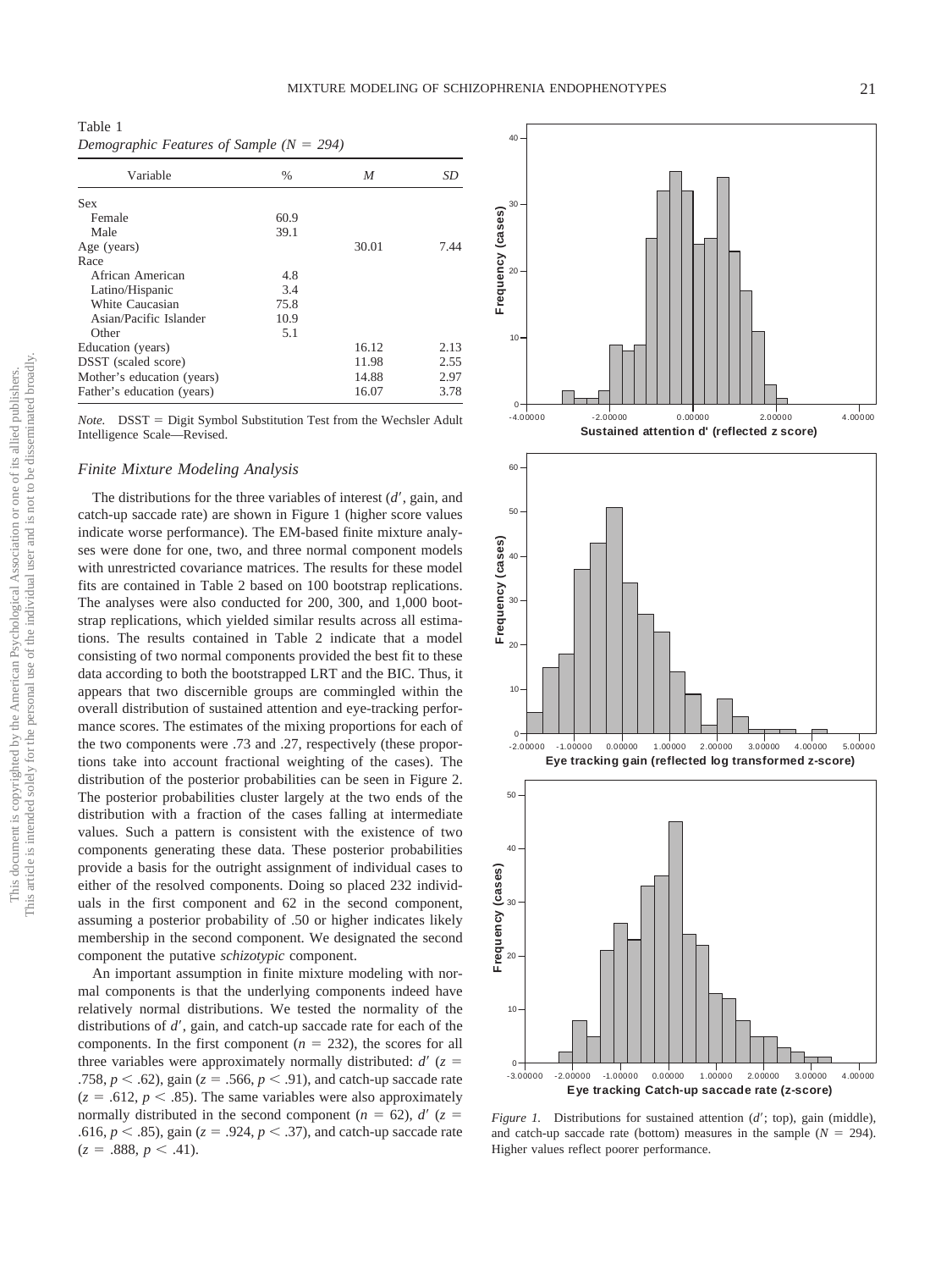Table 2 *Summary of Finite Mixture Modeling Fits for Sustained Attention and Smooth Pursuit Eye-Tracking Mesures (N 294)*

| Log likelihood | $-2 \log \lambda$ |     | BIC      |
|----------------|-------------------|-----|----------|
| $-1.134.11$    |                   |     | 2,319.37 |
| $-1.083.39$    | 101.45            | .01 | 2,274.76 |
| $-1.063.12$    | 44.53             | .11 | 2,291.07 |

*Note.*  $g =$  number of components (groups);  $BIC =$  Bayesian information criterion (smallest value indicates best fit).

#### *Criterial Associations Analyses*

After assigning the study subjects to their respective components, this membership provided a basis for group comparison of the subjects on other variables of interest. In this case, we were particularly interested to see if subjects in the second component (the putative schizotypic component) had higher scores on an objective measure of schizotypal personality disorder features, as well as a greater rate of treated schizophrenia in their first-degree biological relatives, as would be predicted on a theoretical basis. As shown in Table 3, the schizotypic group (i.e., second component) displayed significantly higher levels of schizotypal features across all SPQ dimensions and total score.5

Regarding a positive family history for treated schizophrenia among first-degree biological relatives, data were available for 284 subjects (10 subjects were either adopted or did not provide family history information). Within the first component, 1 of 224 subjects had a positive family history for treated schizophrenia, whereas 3 of 60 subjects in the second component had a positive family history. These rates differed significantly: continuity corrected  $\chi^2(1, N = 284) = 4.17, p < .04$  (two-tailed); Fisher's exact test,  $p < .031$ . Being a member of the schizotypic component was associated with a higher rate of treated schizophrenia among biological first-degree relatives.

Although the subjects in the second component revealed higher levels of schizotypal personality features, as well as an increased rate of treated schizophrenia in their first-degree biological relatives, it was equally important to see whether these subjects were not generally deficient on other measures across a variety of domains. The two-component solution we found might be of diminished theoretical interest if the members of the second component were simply more impaired across other broad domains such as intellectual level, socioeconomic factors, and general psychopathology in relatives (beyond just schizophrenia). Therefore, we compared the subjects in Component 2 with those in Component 1 on age, education, DSST performance, and mother and father education levels (i.e., social class). The subjects in the schizotypic component did not differ significantly from those in Component 1 in terms of age,  $t(292) = 0.002$ ,  $p = .998$ ; year of education,  $t(292) = 0.378$ ,  $p = .706$ ; DSST performance,  $t(292) =$ 1.46,  $p = .14$ ; mother's education level,  $t(286) = 0.289$ ,  $p = .773$ ; or father's education level,  $t(282) = 0.12$ ,  $p = .903$ .

via the family history method noted above, for those subjects in the two components. For the all the disorders we assessed (i.e., depression, bipolar disorder, anxiety disorders, alcohol/drug abuse, obsessive– compulsive disorder, eating disorders, autism, attention deficit hyperactivity disorder), the rates of the disorders in the first-degree relatives did not differ significantly across the members in the two components. In fact, for bipolar disorder, alcohol/ drug abuse, obsessive– compulsive disorder, eating disorders, autism, and attention deficit hyperactivity disorder, these disorders were found only among the first-degree relatives of those subjects in the *nonschizotypic* (i.e., first) component. It is particularly noteworthy that all cases  $(n = 5)$  of bipolar illness (a psychotic illness) were found among the relatives of persons in the first component (i.e., none were found in the schizotypic [i.e., second] component). Thus, it appears that on the basis of the family history data, the schizotypic component was not merely tapping general psychosis-related liability in the subjects.6

# *Supplementary Taxometric (MAXCOV) Analysis*

We conducted a MAXCOV (Meehl & Yonce, 1996) analysis on the same three endophenotypic indicators that were used in the finite mixture modeling analysis. The intention of this analysis was to determine if a different analytic method would also yield evidence of a partition in these data similar to the finite mixture modeling analysis. The raw MAXCOV plots for the three combinations of variables, in which each variable served once as the input variable (Figure 3). All covariance curves departed substantially from a uniformily flat line (i.e., what is expected for dimensional data) and revealed a pattern associated with a latent taxon (or latent class). The covariance curves for Catch-Up Saccade Rate  $\times$  Gain with *d'* as the input (Panel A) and  $d' \times$  Gain with catch-up saccade rate (Panel B) as the input both reveal a maximum covariance shifted toward the right end of the respective curves, and the curve for  $d' \times$  Catch-Up Saccade Rate with gain (Panel C) as the input reveals a cusp in the rightmost interval. Each of these curves is suggestive of a latent discontinuity as per interpretive principles of Meehl (Meehl & Yonce, 1996; Waller & Meehl, 1998). The goodness-of-fit index for this analysis was .84, suggestive of a reasonable fit (diminished, in part, by nuisance covariance). The nuisance covariance among the indicators for the total sample was .313; the within taxon average correlation  $= .28$ , and the within complement average correlation  $= .21$ .

The plot of the posterior probabilities (Figure 4) is also consistent with a latent discontinuity underlying these quantitative data.

It is possible that those persons in the schizotypic component revealed positive family histories for a wide variety of treated psychopathology, suggesting that they were simply at greater risk for general psychopathology. We compared the rates of treated psychopathology in the first-degree biological relatives, assessed

<sup>5</sup> We also parsed the subjects into first- or second-component membership using a more conservative approach to classification based on the posterior probabilities. In this supplementary analysis we retained only those cases with a posterior probability of .25 or less for the first component, and those cases with a posterior probability of .75 or higher were assigned to the second component. We held aside those cases with posterior probabilities intermediate between .25 and .75. Analysis of the schizotypal personality data using this parsing method yielded a highly similar pattern of findings for all three SPQ factors and total SPQ score, namely the subjects in the second component had significantly more schizotypic features than those in the first component.

<sup>6</sup> Detailed results of these statistical analyses may be requested from Mark F. Lenzenweger. They were omitted to conserve space.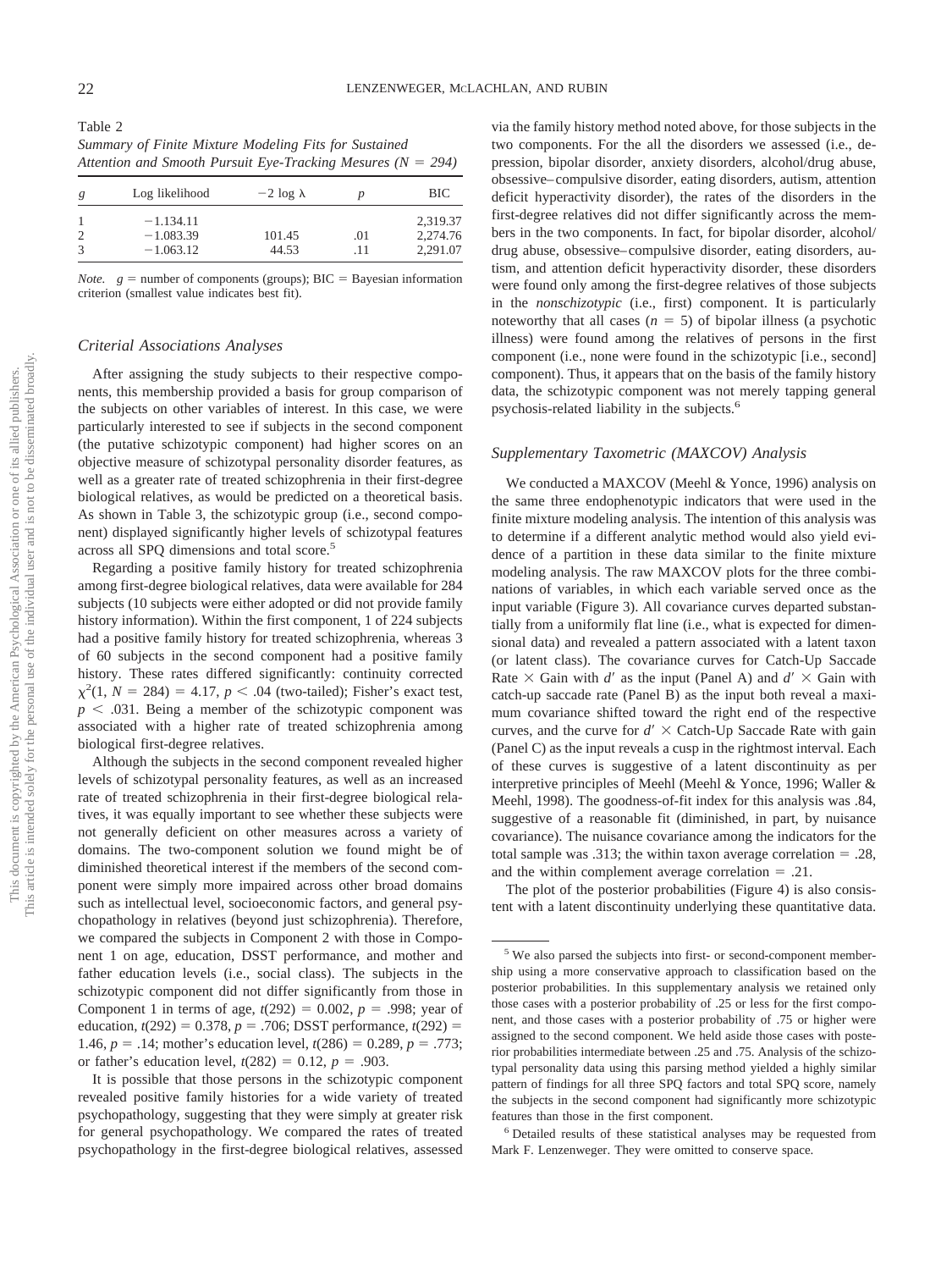

*Figure 2.* Posterior probabilities for component membership for the two-component finite mixture model.

Most cases are arrayed at either of the extremes of the range of posterior probabilities (i.e., 0 and 1.00), with some intermediate values. This distribution is roughly comparable with that found in Figure 2 from the mixture analysis. The average separation of the latent means was 1.035. The estimated base rate (from the Bayesian [posterior] membership probabilities) was .27, a figure that accords well with the mixing proportion of .27 for the schizotypy component derived from the finite mixture modeling analysis. Using a base rate estimated from the Bayesian (posterior) probabilities, which are based on all three indicators considered simultaneously, for the MAXCOV analysis is comparable with the approach taken in the finite mixture modeling for estimating mixing proportions, which are based on all three indicators considered simultaneously. Finally, the correlation of the posterior probabilities for Component 2 membership from the finite mixture modeling analysis with the posterior probabilities for taxon membership from the MAXCOV analysis was .60 ( $p < .0004$ ), suggesting comparable rank orderings of the posterior probabilities across the two methods.

#### Discussion

We sought to illuminate the nature of the underlying structure of multiple endophenotypes for schizophrenia using finite mixture modeling. We selected two well-validated major endophenotypic indicators of schizophrenia liability—sustained attention and smooth pursuit eye movement performance—and assessed these performance constructs in a large, quasi-randomly ascertained adult community sample. Using EM-algorithm-based multivariate finite mixture modeling, we were able to directly address the issue of the nature of the underlying structure of sustained attention and smooth pursuit eye movement. Our results revealed that two components could be resolved within the joint distribution of d' (sustained attention), gain (eye tracking), and catch-up saccade rate (eye tracking), and the two-component solution provided the best fit to the data. The two components that were resolved within this multivariate space were themselves approximately normal in shape in the three variables. The distribution of posterior probabilities for component membership was also consistent with the existence of

Table 3

| Schizotypal Personality Disorder Features in Two Participant Groups ( $N = 294$ ) |  |
|-----------------------------------------------------------------------------------|--|
|-----------------------------------------------------------------------------------|--|

|                    |       | Normal $(n = 232)$ |       | Schizotypic $(n = 62)$ |      |      |      |
|--------------------|-------|--------------------|-------|------------------------|------|------|------|
| SPO dimension      | M     | SD                 | M     | SD                     |      |      |      |
| Reality distortion | 6.28  | 5.78               | 8.16  | 6.69                   | 2.21 | .03  | 0.32 |
| Disorganization    | 4.19  | 3.75               | 5.44  | 3.79                   | 2.32 | .02  | 0.33 |
| Negative           | 5.50  | 4.71               | 6.76  | 4.37                   | 1.98 | .05  | 0.27 |
| Total              | 15.97 | 11.62              | 20.35 | 12.09                  | 2.62 | .009 | 0.37 |

*Note.* SPQ = Schizotypal Personality Questionnaire. The *p* values are based on two-tailed test of statistical significance;  $d =$  Cohen's measure of effect size (i.e., standardized difference between two groups).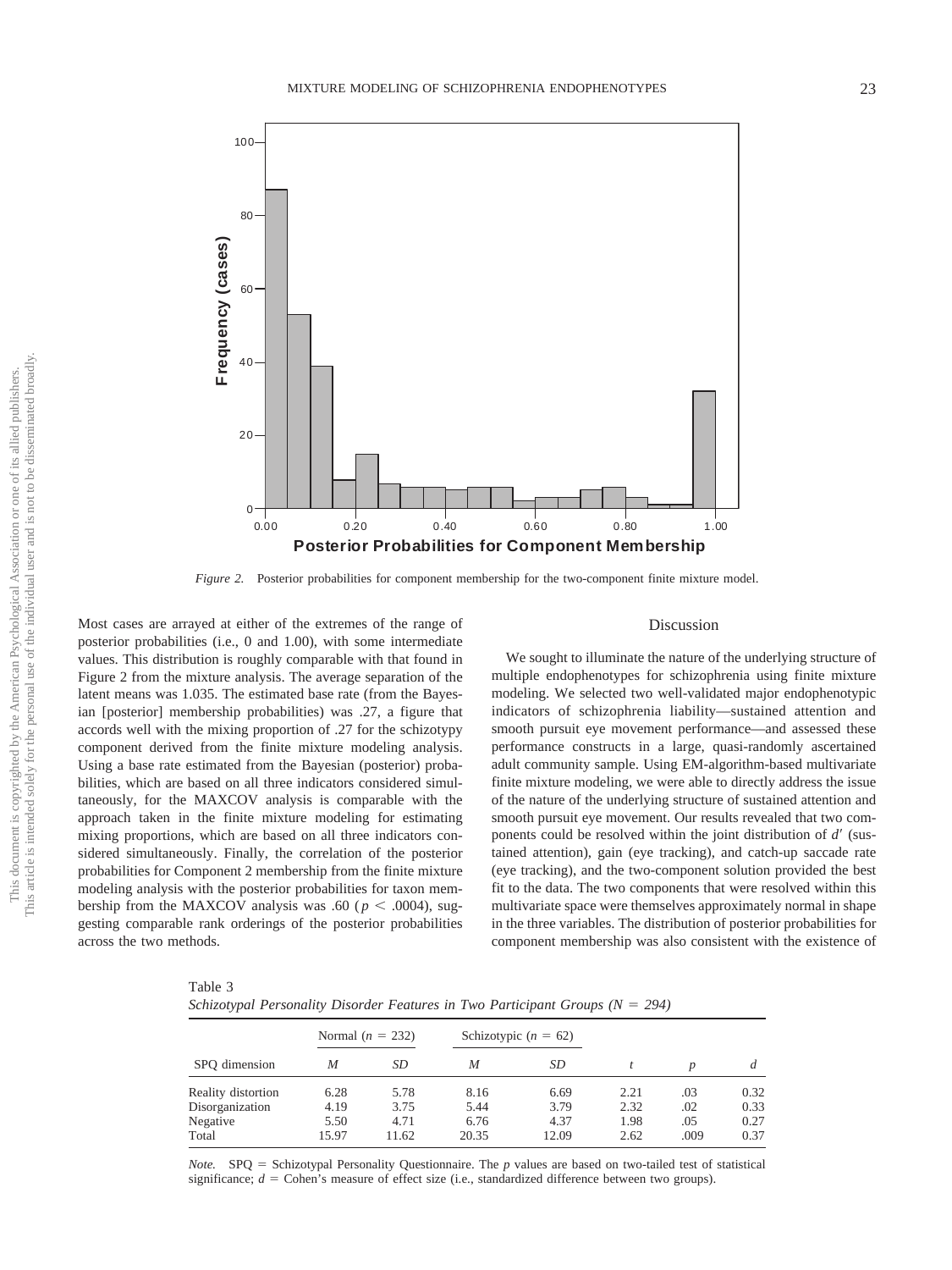This document is copyrighted by the American Psychological Association or one of its allied publishers. This article is intended solely for the personal use of the individual user and is not to be disseminated broadly.

This article is intended solely for the personal use of the individual user and is not to be disseminated broadly. This document is copyrighted by the American Psychological Association or one of its allied publishers



*Figure 3.* Raw maximum covariance (MAXCOV) curves for the three indicators d', eye-tracking gain, and eye-tracking catch-up saccade rate. A: Catch-Up Saccade Rate  $\times$  Gain (input = *d'*). B:  $d' \times$  Gain (input = catch-up saccade rate). C:  $d' \times$  Catch-Up Saccade Rate (input = gain).

two components generating these data. A supplementary taxometric analysis revealed a pattern suggestive of a latent discontinuity, or the presence of a latent taxon. This pattern of results in the MAXCOV analysis was seen as supportive of the finite mixture modeling results, namely, the existence of two putative classes underlying these data. Furthermore, the MAXCOV results yielded a base rate estimate highly consistent with that found in the finite mixture modeling analysis, a base rate of .27 (the mixture modeling analysis yielded a mixing proportion of .27). Thus, two different analytic methods, based on somewhat different assumptions (e.g., local independence, presence vs. absence of assumed data partitions), yielded comparable results. Therefore, we view the primary results of the finite mixture modeling analysis—the presence of two latent components—as relatively robust and of considerable theoretical interest.

An important additional aspect of this investigation concerned what we viewed as set of criterion or validation analyses. We wanted to assess whether those in the second (or schizotypic) component really revealed evidence consistent with a greater likelihood of possessing schizophrenia-related liability. This could be evaluated by considering symptoms in the subjects themselves and the presence or absence of schizophrenia in their first-degree biological relatives. Thus, in the first analysis, we evaluated whether individuals in the second component were phenomenologically more schizotypic than those residing within the larger component by virtue of displaying greater numbers of schizotypal personality disorder features, which are known to be reflective of an increased liability for schizophrenia (Battaglia et al., 1991; Kendler et al., 1993; Lenzenweger & Loranger, 1989). Indeed, as assessed by the SPQ, those subjects found within the second component displayed higher rates of disorganized, negative, and reality distortion schizotypal personality features, as well as more schizotypal features overall (total score), compared with the subjects in the first component. Also, we found that subjects in the second component were significantly more likely to have a positive family history for treated schizophrenia among their biological first-degree relatives compared with the subjects in the first component. In this context, we also highlight that the results from our control analyses, which examined age, education, DSST scores, and parental educational levels across the two components, were not consistent with an interpretation that members of the second component could be characterized as generally deviant with respect to these variables. Moreover, in our additional analyses of treated psychopathology among the biological first-degree relatives of our subjects, we found that the vast majority of general psychopathology, accounting for a wide array of disorders, was found among the relatives of the cases in the first component. It is important to note that all cases of bipolar illness were found among the relatives of cases residing in the first component.

The meaning of these results is relatively clear, namely, the second component did not merely identify persons who performed poorly on the sustained attention and smooth pursuit eye movement tasks and who were also given to having a great deal of nonspecific psychopathology in their families. Quite to the contrary, our results support the view that those persons found to reside in the second component were more schizotypic, as well as more likely to have a schizophrenia-affected relative, than the other subjects in the study; the subjects in the second component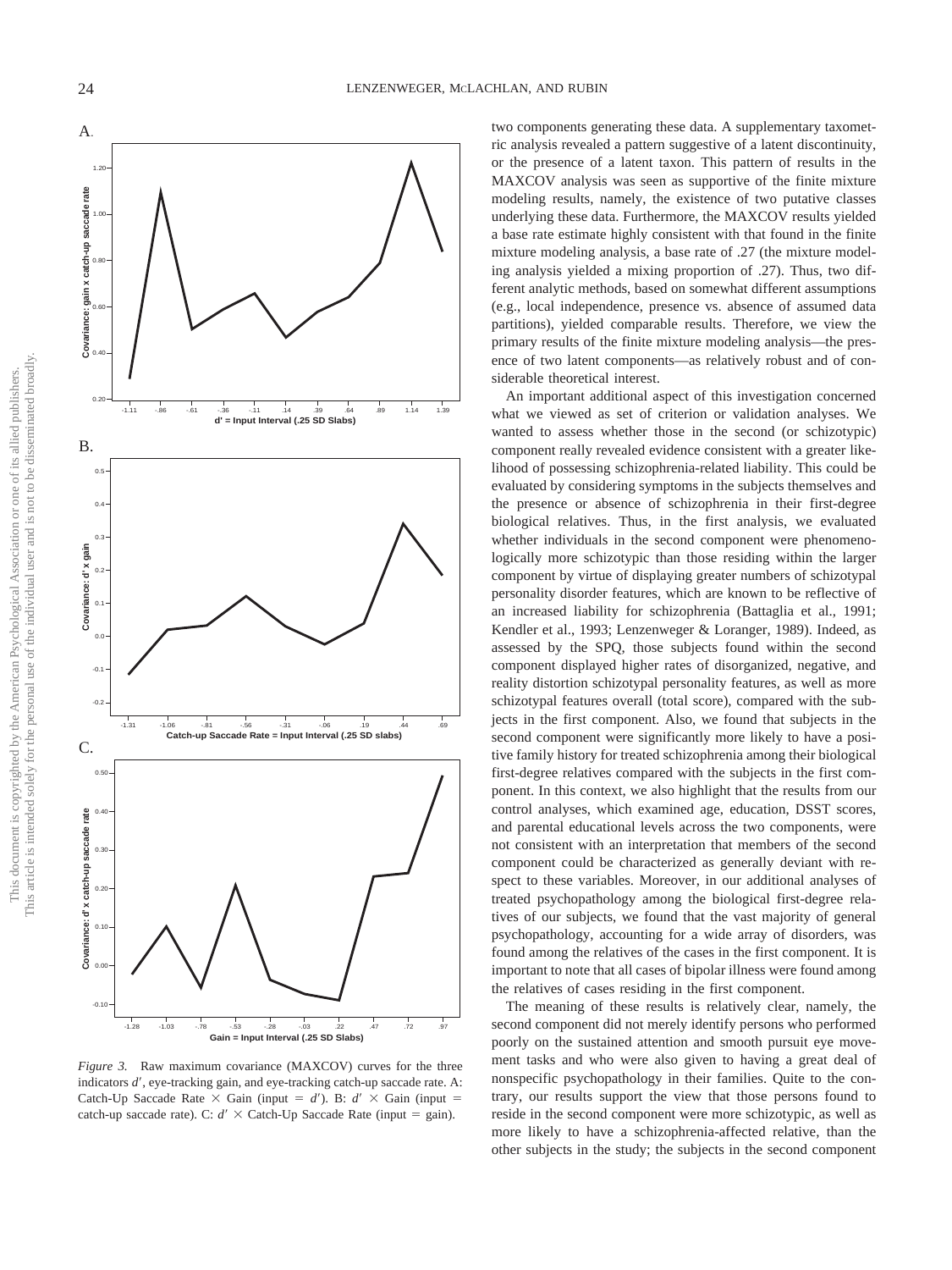

*Figure 4.* Posterior probabilities for taxon membership for the maximum covariance (MAXCOV) taxometric analysis.

did not reveal evidence of generalized impairment or deviance on a host of comparison variables.

# *Distributions, Mixtures, and Statistical Considerations*

Our mixture modeling results clearly supported the existence of two components residing within the overall sample as defined by the three indicators we analyzed; however, we stress that we see these results as heuristic in value and suggestive of further exploration rather than as being definitive. It is important to consider statistical issues relevant to our conclusions regarding the underlying structure of these data. Are there aspects of our data or analytic strategy that could have impacted the number of components that we extracted from the data? There are two issues of relevance: one concerns the potential impact of skewness on our results and the other concerns the statistical tools that we used to guide our conclusions regarding the number of components resolved.

First, considering the issue of skewness, nonnormal data can impact finite mixture modeling analyses as we noted earlier, and this issue has received extensive empirical study and substantive discussion in the mixture modeling literature (e.g., Gutierrez et al., 1995; MacLean et al., 1976; McLachlan & Peel, 2000). In short, extreme skewness can lead to overestimation of the number of components in a mixture modeling analysis, and this is why we attended to the relative normality of the distributions for our data prior to analysis and why we used a modest transformation of one variable to enhance normality (i.e., log transformation for the gain variable). It is also the case that mixture modeling assumes that the *latent* components themselves are relatively normal in shape, so skewness in the latent components can also affect the results of a mixture analysis. Therefore, we evaluated the degree of skewness of the distributions of d', catch-up saccade rate, and gain in each the two components. None of the six distributions revealed statistically significant skew (according to the one-sample Kolmogorov–Smirnov tests of normality). We argue, therefore, that our approach to skewness reflected a balanced and informed approach that helped to protect against false inferences regarding the structure of our data.

A second issue impacting our conclusions concerns the principles governing the determination of the proper/optimal number of components in a finite mixture modeling analysis. We used two well-developed methods for determining the number of components underlying our three indicators: the bootstrapped LRT and the BIC. Both of these methods supported our two-component solution. In this manner, finite mixture modeling differs from other latent structure methods that have often relied on more subjective methods for the determination of an optimal number of clusters (e.g., dendrograms or icicle plots) or factors (e.g., scree plots) or even taxometric analysis (i.e., visual inspection of covariance curves). A related question, which occasionally arises in the discussion of mixture modeling results, concerns whether the method always generates evidence for two components, and the answer to this question is no. In short, if one fits a mixture of  $g = 2$ components, then a mixture analysis will necessarily produce two clusters. Thus, one needs to test the significance of the components by testing for the smallest number of components compatible with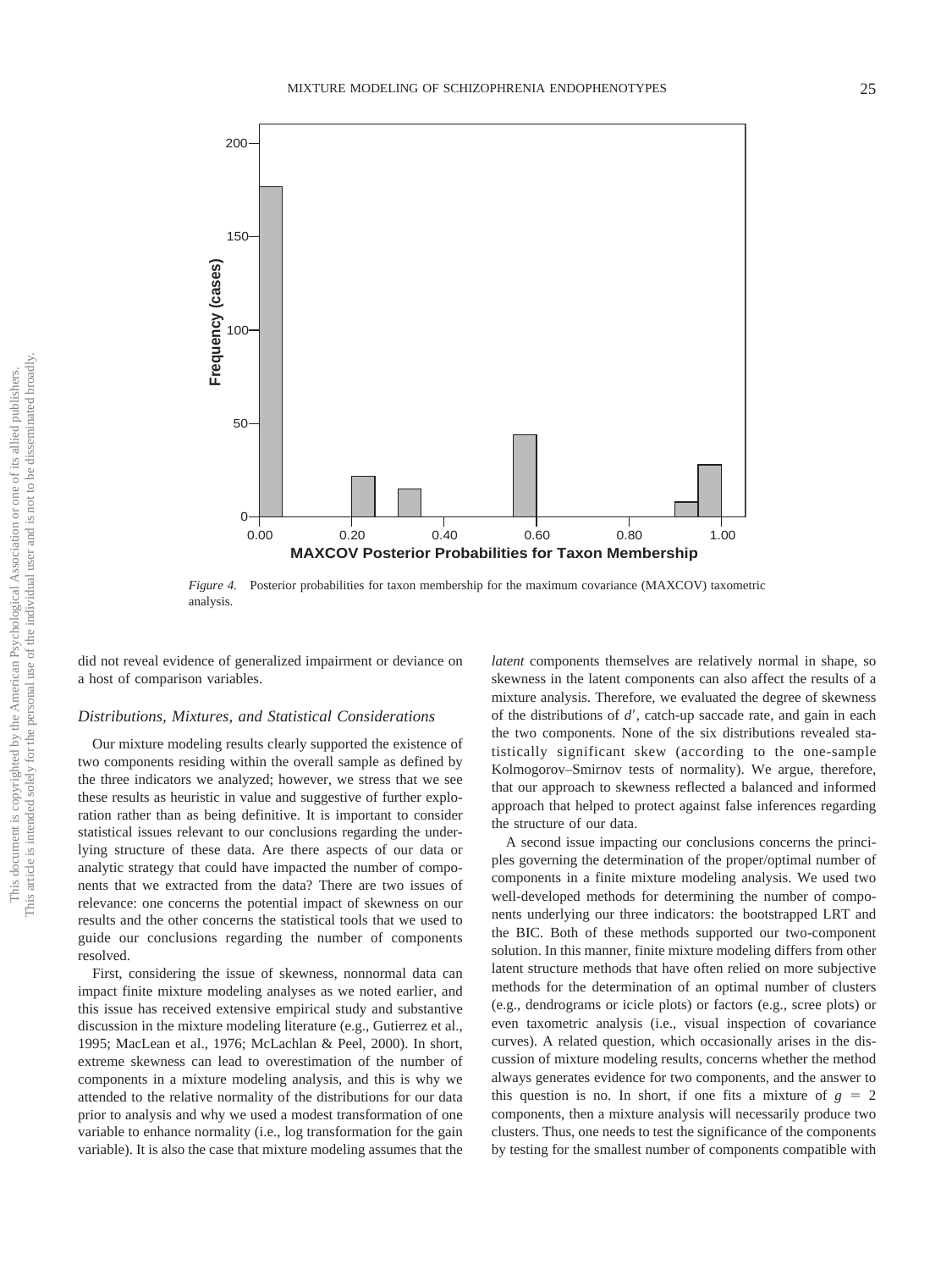the data using, say, resampling, BIC, or posterior predictive *p* values.

Finally, in discussions of distributions and mixtures, one occasionally encounters the view that a mixture of normal distributions must always reveal itself distinctively in the shape of total distribution of scores for variables of interest. This view, however, is incorrect. A mixture of normal distributions does not necessarily reveal the latent mixture via nonnormality or bimodality/ multimodality (Beauchaine, 2003, Figure 1, p. 505; Murphy, 1964). Moreover, even if a distribution is unimodal, it can harbor an underlying mixture of normals and not provide an obvious clue to the latent organization, depending in part on the degree of separation of the latent means.

#### *Limitations*

A number of caveats should be borne in mind for our study. First, schizotypal personality features were assessed using a selfreport approach and, although reliable and valid, the data derived from this scale may not correspond exactly with those potentially available via an interview procedure. However, we note that both psychometric inventories and interviews are fundamentally selfreport technologies. Second, our sample was a volunteer sample rather than one truly randomly ascertained using survey methods. However, it is well known that all forms of recruitment have some bias. It is possible that individuals who volunteered for our study differed in unknown ways from those who did not. Nonetheless, the sample acquired was quite similar demographically to the population in the region. Third, our study was conducted within a large, metropolitan area and therefore does not represent the potential range and diversity in sustained attention, eye tracking, and schizotypal personality features that might come from a more expansive study that included rural and semirural populations. Fourth, there could be other factors that might be associated with impaired sustained attention or decreased eye-tracking performance in this sample other than liability for schizophrenia. However, the methodological refinements in this protocol ensured that third-variable confounds such as alcohol use, extensive drug abuse histories, head injury, neurological illness, or history of psychosis were ruled out. Finally, we conducted our exploratory assessment of family history of schizophrenia using the family history method and, therefore, relied on the reports of the subjects' with respect to their family members. One could conceivably use the family interview method in which every relative is formally interviewed; however, such an approach is expensive, and the family history method is supported as a valid approach to assessing familial psychopathology (see Andreasen et al., 1977).

#### *Implications and Conclusions*

By using an EM-based finite mixture modeling approach to examining the latent organization of these prominent endophenotypes for schizophrenia, we were able to reveal evidence for two components underlying sustained attention and eye-tracking dysfunctions. Although prior taxometric research (e.g., Korfine & Lenzenweger, 1995; Lenzenweger, 1999; Lenzenweger & Korfine, 1992) found evidence for a latent discontinuity underlying psychometric measures of schizotypy, the taxometric method itself was limited in that it could only distinguish between essentially

one versus two classes. Our mixture modeling approach allowed us to determine whether three or more components would fit the observed data. Therefore, we argue that finite mixture modeling, as a statistical approach, offers an important and useful alternative to other methods designed to illuminate the latent organization of continuous data. Another methodological advance of this study is the use of fully quantitative laboratory-assessed endophenotypes. Again, prior, largely taxometric, research concerning whether schizophrenia-related endophenotypes would be distributed discontinuously at the latent level has relied exclusively on psychometric measures. This study, however, used indexes that possessed ratio-scale measurement properties, thus psychometric artifact (e.g., difficulty level, item format) concerns are irrelevant. The variables we analyzed in the mixture analysis were themselves relatively normally distributed, thus skewness was also not a factor that could adversely impact our results.

We offer these data as provisional support for the theoretical conjecture that deficits in sustained attention and eye-tracking performance, which represent valid endophenotypes for schizophrenia, have a discontinuous latent organization. Meehl's (1990) and Holzman's (Holzman et al., 1988) models each posits the existence of a group that is at risk for schizophrenia and a complement group of those not at risk for the illness. Gottesman's (1991) model, by virtue of its pronounced threshold assumption, is also congenial with the existence of at-risk and not-at-risk subjects as well. Thus, in short, all three models argue for the existence of two latent classes in one form or another. Our results were highly consistent with these theoretical conjectures in that we found two classes fit these data well. That is, individuals fell into either one of two components, with approximately 27% (fractional weighting of mixing proportions) of the population residing within what we termed the schizotypic component. This mixing proportion of 27% itself raises interesting genetic questions regarding the frequency of the schizophrenia-related diathesis (i.e., possible recessivity). Our supplementary taxometric analysis of these data generated a highly similar base rate estimate for the latent taxon consistent with the mixing proportion figure from the mixture analysis. We stress that the 27% figure should not be taken to mean that 27% of the population is going to develop schizophrenia, as epidemiological data clearly do not support this. However, it is quite conceivable that the proportion of the population carrying the liability for schizophrenia is larger than the aggregate prevalence of expressed schizophrenia-related psychopathology (i.e., schizophrenia, delusional disorder, schizotypal personality disorder, paranoid personality disorder, psychosis not otherwise specified). Moving from a figure of 27% of the population residing within a putative liability component to accounting for observed rates of clinically expressed disease would obviously reflect the impact of many other factors (both protective and risk-increasing factors; see Gottesman, 1991; Meehl, 1990) and genetic assumptions (possible pleiotropy; Holzman et al., 1988).

We recognize that our estimate of the mixing proportion of 27%, based on these quantitative laboratory measures, for the second component is higher than the typical base rate estimates for the schizotypy taxon found in prior taxometric studies (usually 10%– 15%; Korfine & Lenzenweger, 1995; Lenzenweger, 1999; Lenzenweger & Korfine, 1992). This discrepancy most likely reflects important differences between psychometric and laboratory measures of schizophrenia liability (i.e., schizotypy) and is worthy of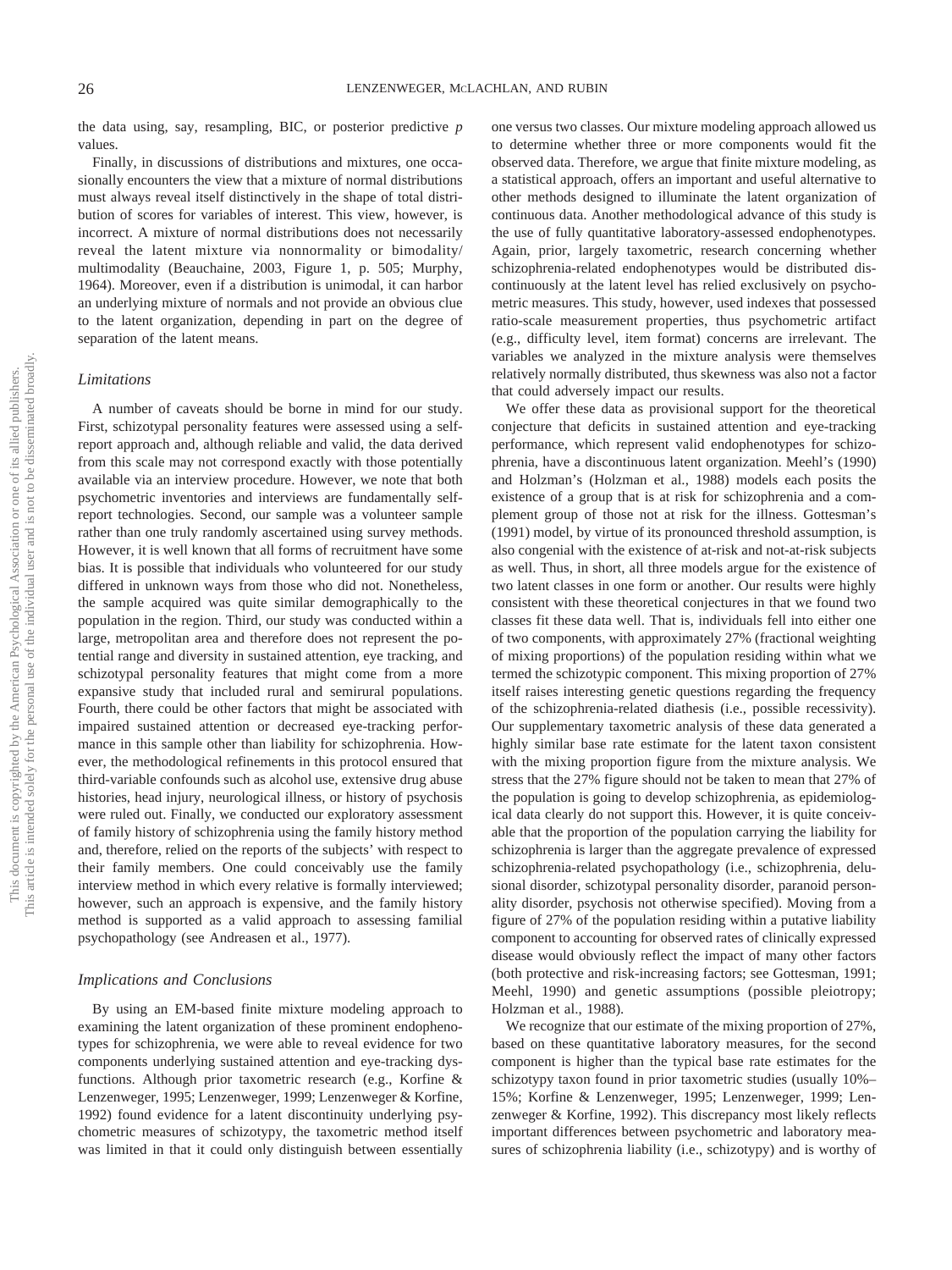future study. It may not be reasonable to expect agreement across results obtained through the taxometric analysis of psychometric values, which may reflect the impact of item difficulty or, perhaps, skewness on ordinally scaled metrics, with results obtained from finite mixture analysis of nonskewed, fully quantitative data that are based on ratio-scaled metrics. Although the proportion of our sample deemed to be residing in the second (schizotypy) component is higher than the base rate estimates from prior taxometric studies of psychometric values, our subjects in the schizotypy component were clearly more schizotypic at the phenotypic level and revealed an increased rate of treated schizophrenia in their first-degree relatives as compared with the subjects in the larger (nonschizotypy) component. Thus, the subjects assigned to the second component are indeed schizotypic, and this is consistent with prior results from taxometric studies (Korfine & Lenzenweger, 1995; Lenzenweger, 1999).

We conclude by advocating the use of finite mixture modeling as a statistically well-principled method for the illumination of latent organization in continuous data in future psychopathology research. Furthermore, this statistical approach holds considerable value as an objective means for parsing observed heterogeneity in multiple phenotypic indicators, whether assessed clinically or measured with laboratory technologies, in schizophrenia research. Heterogeneity in laboratory data has hobbled progress in schizophrenia research for decades (Maher, 2003), and only recently have effective methods been developed for the resolution of heterogeneity beyond simplistic subtyping schemes (Lenzenweger et al., 2003). Through effective parsing of the phenotypic space associated with schizophrenia, meaningful subgroups of individuals can be identified, and these classifications then may aid efforts seeking to link specific polymorphisms to behavioral or neurocognitive phenotypes in genomic research (e.g., Egan et al., 2001; Harrison & Owen, 2003; cf. Law et al., 2006). Finally, we note that any statistical approach to understanding the latent structure of data will necessarily reveal only part of the story and cannot conclusively resolve a substantive issue. Not unlike the great debate regarding the latent structure of the distribution of blood pressure values in relation to essential hypertension (O'Shaughnessy, 2001; Pickering, 1959; Platt, 1947; Swales, 1985), we believe the substantive discussion regarding the fundamental nature of the latent structure of schizophrenia liability will be informed not only by statistical methods and results such as ours but also by reference to other data from other levels of analysis.

#### References

- American Psychiatric Association. (1987). *Diagnostic and statistical manual of mental disorders* (3rd ed., rev.). Washington, DC: Author.
- Andreasen, N. C., Endicott, J., Spitzer, R. L., & Winokur, G. (1977). The family history method using diagnostic criteria: Reliability and validity. *Archives of General Psychiatry, 34,* 1229 –1235.
- Battaglia, M., Gasperini, M., Sciuto, G., Scherillo, P., Diaferia, G., & Bellodi, L. (1991). Psychiatric disorders in the families of schizotypal subjects. *Schizophrenia Bulletin, 17,* 659 – 668.
- Bauer, D. J., & Curran, P. J. (2003). Distributional assumptions of growth mixture models: Implications for overextraction of latent trajectory classes. *Psychological Methods, 8,* 338 –363.
- Bauer, D. J., & Curran, P. J. (2004). The integration of continuous and discrete latent variable models: Potential problems and promising opportunities. *Psychological Methods, 9,* 3–29.
- Beauchaine, T. P. (2003). Taxometrics and developmental psychopathology. *Development and Psychopathology, 15,* 501–527.
- Beauchaine, T. P., & Beauchaine, R. J., III. (2002). A comparison of maximum covariance and k-means cluster analysis in classifying cases into known taxon groups. *Psychological Methods, 7,* 245–261.
- Beauchaine, T. P., & Waters, E. (2003). Pseudotaxonicity in MAMBAC and MAXCOV analyses of rating-scale data: Turning continua into classes by manipulating observer's expectations. *Psychological Methods, 8,* 3–15.
- Beer, J. (1986). Effects of sex and reminder notes on compliance by volunteer subjects. *Psychological Reports*, 58, 401-402.
- Belin, T. R., & Rubin, D. B. (1995). The analysis of repeated-measures data on schizophrenic reaction-times using mixture-models. *Statistics in Medicine, 14,* 747–768.
- Bergida, H., & Lenzenweger, M. F. (2006). Schizotypy and sustained attention: Confirming evidence from an adult community sample. *Journal of Abnormal Psychology, 115,* 545–551.
- Bucholz, K. R., Robins, L. N., Shayka, J. J., Przybeck, T. R., Helzer, J. E., Goldring, E., et al. (1991). Performance of two forms of a computer psychiatric screening interview: Version I of the DISSI. *Journal of Psychiatric Research, 25,* 117–129.
- Coleman, M. J., Cook, S., Matthysse, S., Barnard, J., Lo, Y., Levy, D. L., et al. (2002). Spatial and object working memory impairments in schizophrenia patients: A Bayesian item-response theory analysis. *Journal of Abnormal Psychology, 111,* 425– 435.
- Cook, S., Barnard, J., Lo, Y., Rubin, D. B., Coleman, M. J., Matthysse, S., et al. (2002). Working memory impairments in schizophrenia patients: A Bayesian IRT analysis. In C. Gatsonis, R. E. Kass, A. Carriquiry, A. Gelman, D. Higdon, D. K. Pauler, & I. Verdinelli (Eds.), *Case studies in Bayesian statistics* (Vol. 6, pp. 193–206). New York: Springer.
- Cornblatt, B. A., & Keilp, J. G. (1994). Impaired attention, genetics, and the pathophysiology of schizophrenia. *Schizophrenia Bulletin, 20,* 31– 46.
- Cornblatt, B. A., Lenzenweger, M. F., & Erlenmeyer-Kimling, L. (1989). The Continuous Performance Test, Identical Pairs Version (CPT-IP): II. Contrasting attentional profiles in schizophrenic and depressed patients. *Psychiatry Research, 29,* 65– 85.
- Cornblatt, B. A., & Malhotra, A. K. (2001). Impaired attention as an endophenotype for molecular genetic studies of schizophrenia. *American Journal of Medical Genetics (Neuropsychiatric Genetics), 105,* 11–15.
- Cornblatt, B. A., Risch, N. J., Faris, G., Friedman, D., & Erlenmeyer-Kimling, L. (1988). The Continuous Performance Test, Identical Pairs Version (CPT-IP): I. New findings about sustained attention in normal families. *Psychiatry Research, 26,* 223–238.
- Daniel, D. G., Goldberg, T. E., Gibbons, R. D., & Weinberger, D. R. (1991). Lack of a bimodal distribution of ventricular size in schizophrenia: A Gaussian mixture analysis of 1056 cases and controls. *Biological Psychiatry, 30,* 887–903.
- Dempster, A. P., Laird, N. M., & Rubin, D. B. (1977). Maximum likelihood from incomplete data via the EM algorithm. *Journal of the Royal Statistical Society, Series B, 39,* 1–38.
- Dougherty, D. M., Moeller, F. G., Steinberg, J. L., Marsh, D. M., Hines, S. E., & Bjork, J. M. (1999). Alcohol increases commission error rates for a continuous performance test. *Alcoholism: Clinical and Experimental Research, 23,* 1342–1351.
- Egan, M. F., Goldberg, T. E., Kolachana, B. S., Callicott, J. H., Mazzanti, C. M., Straub, R. E., et al. (2001). Effect of COMT Val<sup>108/158</sup> Met genotype on frontal lobe function and risk for schizophrenia. *Proceedings of the National Academy of Sciences, USA, 98,* 6917– 6922.
- Fossati, A., Citterio, A., Grazioli, F., Borroni, S., Carretta, I., Maffei, C., & Battaglia, M. (2005). Taxonic structure of schizotypal personality disorder: A multi-instrument, multi-sample study based on mixture models. *Psychiatry Research, 137,* 71– 85.
- Friedman, L., Jesberger, J. A., & Meltzer, H. Y. (1992). Effect of typical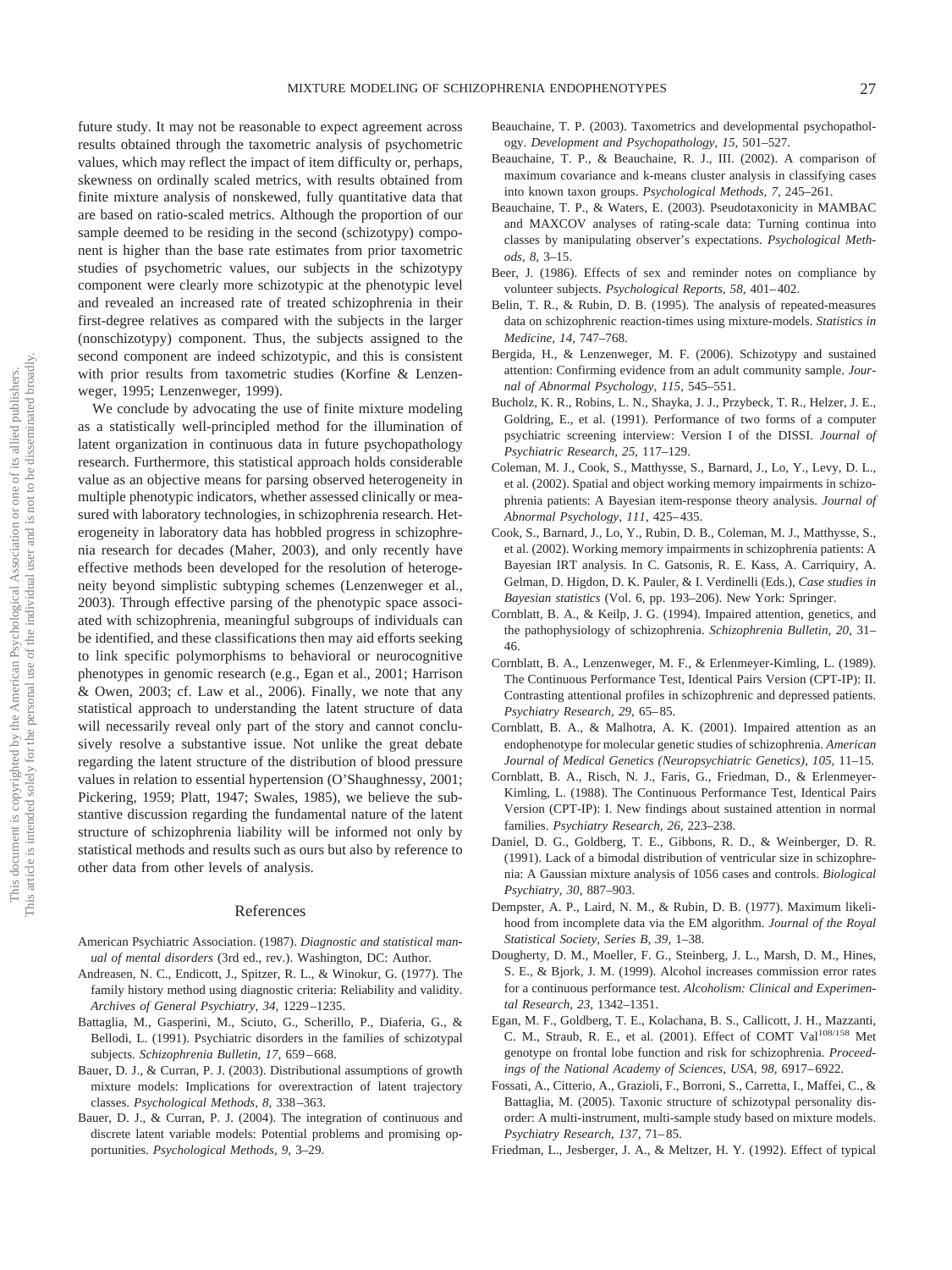antipsychotic medication and clozapine on smooth pursuit performance in patients with schizophrenia. *Psychiatry Research, 41,* 25–36.

- Gelman, A., Carlin, J. B., Stern, H. S., & Rubin, D. B. (2003). *Bayesian data analysis* (2nd ed.). New York: CRC Press.
- Gelman, A., Meng, X.-L., & Stern, H. S. (1996). Posterior predictive assessment of model fitness via realized discrepancies. *Statistica Sinica, 6,* 733– 807.
- Gibbons, R. D., Dorus, E., Ostrow, D. G., Pandey, G. N., Davis, J. M., & Levy, D. L. (1984). Mixture distribution in psychiatric research. *Biological Psychiatry, 19,* 935–961.
- Gottesman, I. I. (1991). *Schizophrenia genesis: The origins of madness*. New York: Freeman.
- Gottesman, I. I., & Gould, T. D. (2003). The endophenotype concept in psychiatry: Etymology and strategic intentions. *American Journal of Psychiatry, 160,* 636 – 645.
- Gottesman, I. I., & Shields, J. (1972). *Schizophrenia and genetics: A twin study vantage point.* New York: Academic Press.
- Green, D. M., & Swets, J. A. (1966). *Signal detection theory and psychophysics.* New York: Wiley.
- Grove, W. M. (2004). *MAXCOVwmg taxometric procedure* (Version February 17, 2004) [Computer program]. Minneapolis, MN. Retrieved April 14, 2006, from http://www.psych.umn.edu/faculty/grove/computer-code.htm
- Gutierrez, R. G., Carroll, R. J., Wang, N., Lee, G. -H., & Taylor, B. H. (1995). Analysis of tomato root initiation using a normal mixture distribution. *Biometrics, 51,* 1461–1468.
- Harrison, P., & Owen, M. (2003). Genes for schizophrenia? Recent findings and the pathophysiological implications. *Lancet, 361,* 417– 419.
- Holzman, P. S. (1994). The role of psychological probes in genetic studies of schizophrenia. *Schizophrenia Research, 13,* 1–9.
- Holzman, P. S., Kringlen, E., Matthysse, S., Flanagan, S. D., Lipton, R. B., Cramer, G., et al. (1988). A single dominant gene can account for eye tracking dysfunctions and schizophrenia in offspring of discordant twins. *Archives of General Psychiatry, 45,* 641– 647.
- Kendler, K. S., McGuire, M., Gruenberg, A. M., O'Hare, A., Spellman, M., & Walsh, D. (1993). The Roscommon Family Study: III. Schizophreniarelated personality disorders in relatives. *Archives of General Psychiatry, 50,* 781–788.
- Korfine, L., & Lenzenweger, M. F. (1995). The taxonicity of schizotypy: A replication. *Journal of Abnormal Psychology, 104, 26-31*.
- Kremen, W. S., Faraone, S. V., Toomey, R., Seidman, L., & Tsuang, M. (1998). Sex differences in self-reported schizotypal traits in relatives of schizophrenic probands. *Schizophrenia Research, 34,* 27–37.
- Law, A. J., Lipska, B. K., Weickert, C. S., Hyde, T. M., Straub, R. E., Hashimoto, R., et al. (2006). Neuregulin 1 transcripts are differentially expressed in schizophrenia and regulated by 5' SNPs associated with the disease. *Proceedings of the National Academy of Sciences, USA, 103,* 6747– 6752.
- Lenzenweger, M. F. (1998). Schizotypy and schizotypic psychopathology: Mapping an alternative expression of schizophrenia liability. In M. F. Lenzenweger & R. H. Dworkin (Eds.), *Origins and development of schizophrenia: Advances in experimental psychopathology* (pp. 93– 121). Washington, DC: American Psychological Association.
- Lenzenweger, M. F. (1999). Deeper into the schizotypy taxon: On the robust nature of maximum covariance (MAXCOV) analysis. *Journal of Abnormal Psychology, 108,* 182–187.
- Lenzenweger, M. F. (2001). Reaction time slowing during high-load, sustained-attention task performance in psychometrically identified schizotypy. *Journal of Abnormal Psychology, 110,* 290 –296.
- Lenzenweger, M. F. (2004). Consideration of the challenges, complications, and pitfalls of taxometric analysis. *Journal of Abnormal Psychology, 113,* 10 –23.
- Lenzenweger, M. F., Cornblatt, B. A., & Putnick, M. E. (1991). Schizotypy and sustained attention. *Journal of Abnormal Psychology, 100,* 84 – 89.

Lenzenweger, M. F., & Dworkin, R. H. (1996). The dimensions of schizo-

phrenia phenomenology? Not one or not two, at least three, perhaps four. *British Journal of Psychiatry, 168,* 432– 440.

- Lenzenweger, M. F., & Dworkin, R. H. (Eds.). (1998). *Origins and development of schizophrenia: Advances in experimental psychopathology*. Washington, DC: American Psychological Association.
- Lenzenweger, M. F., & Hooley, J. M. (Eds.). (2003). *Principles of experimental psychopathology: Essays in honor of Brendan A. Maher*. Washington, DC: American Psychological Association.
- Lenzenweger, M. F., Jensen, S., & Rubin, D. B. (2003). Finding the "genuine" schizotype: A model and method for resolving heterogeneity in performance on laboratory measures in experimental psychopathology research. *Journal of Abnormal Psychology, 112,* 457– 468.
- Lenzenweger, M. F., & Korfine, L. (1992). Confirming the latent structure and base rate of schizotypy: A taxometric analysis. *Journal of Abnormal Psychology, 101,* 567–571.
- Lenzenweger, M. F., & Loranger, A. W. (1989). Detection of familial schizophrenia using a psychometric measure of schizotypy. *Archives of General Psychiatry, 46,* 902–907.
- Lenzenweger, M. F., & Moldin, S. O. (1990). Discerning the latent structure of hypothetical psychosis proneness through admixture analysis. *Psychiatry Research, 33,* 243–257.
- Levy, D. L., Holzman, P. S., Matthysse, S., & Mendell, N. R. (1993). Eye tracking dysfunction in schizophrenia: A critical perspective. *Schizophrenia Bulletin, 19,* 461–536.
- Levy, D. L., Lipton, R. B., & Holzman, P. S. (1981). Smooth pursuit eye movements: Effects of alcohol and chloral hydrate. *Journal of Psychiatric Research, 16,* 1–11.
- MacLean, C. J., Morton, N. E., Elston, R. C., & Yee, S. (1976). Skewness in commingled distributions. *Biometrics, 32,* 695– 699.
- MacMillan, N. A., & Creelman, C. D. (1991). *Detection theory: A user's guide*. New York: Cambridge University Press.
- Maher, B. A. (1966). *Principles of psychopathology*. New York: McGraw-Hill.
- Maher, B. A. (2003). Psychopathology and delusions: Reflections on methods and models. In M. F. Lenzenweger & J. M. Hooley (Eds.), *Principles of experimental psychopathology: Essays in honor of Brendan A. Maher* (pp. 9 –28). Washington, DC: American Psychological Association.
- Matarazzo, J. D., & Herman, D. O. (1984). Relationship of education and IQ in the WAIS–R standardization sample. *Journal of Consulting and Clinical Psychology, 52,* 631– 634.
- Matthysse, S., Levy, D. L., Wu, Y., Rubin, D. B., & Holzman, P. (1999). Intermittent degradation in performance in schizophrenia. *Schizophrenia Research, 40,* 131–146.
- Matthysse, S. W., & Parnas, J. (1992). Extending the phenotype of schizophrenia: Implications for linkage analysis. *Journal of Psychiatric Research, 26,* 329 –344.
- McLachlan, G., & Peel, D. (2000). *Finite mixture models*. New York: Wiley.
- Meehl, P. E. (1962). Schizotaxia, schizotypy, schizophrenia. *American Psychologist, 17,* 827– 838.
- Meehl, P. E. (1990). Toward an integrated theory of schizotaxia, schizotypy, and schizophrenia. *Journal of Personality Disorders, 4,* 1–99.
- Meehl, P. E. (1995). Bootstraps taxometrics: Solving the classification problem in psychopathology. *American Psychologist, 50,* 266 –275.
- Meehl, P. E., & Yonce, L. J. (1996). Taxometric analysis: II. Detecting taxonicity using covariance of two quantitative indicators in successive intervals of a third indicator (MAXCOV procedure). *Psychological Reports, 78,* 1091–1227.
- Miller, T. I., Kobayashi, M. M., Caldwell, E., Thurston, S., & Collett, B. (2002). Citizen surveys on the Web: General population surveys of community opinion. *Social Science Computer Review, 20,* 124 –136.
- Murphy, E. A. (1964). One cause? Many causes? The argument from the bimodal distribution. *Journal of Chronic Disease, 17,* 301–324.